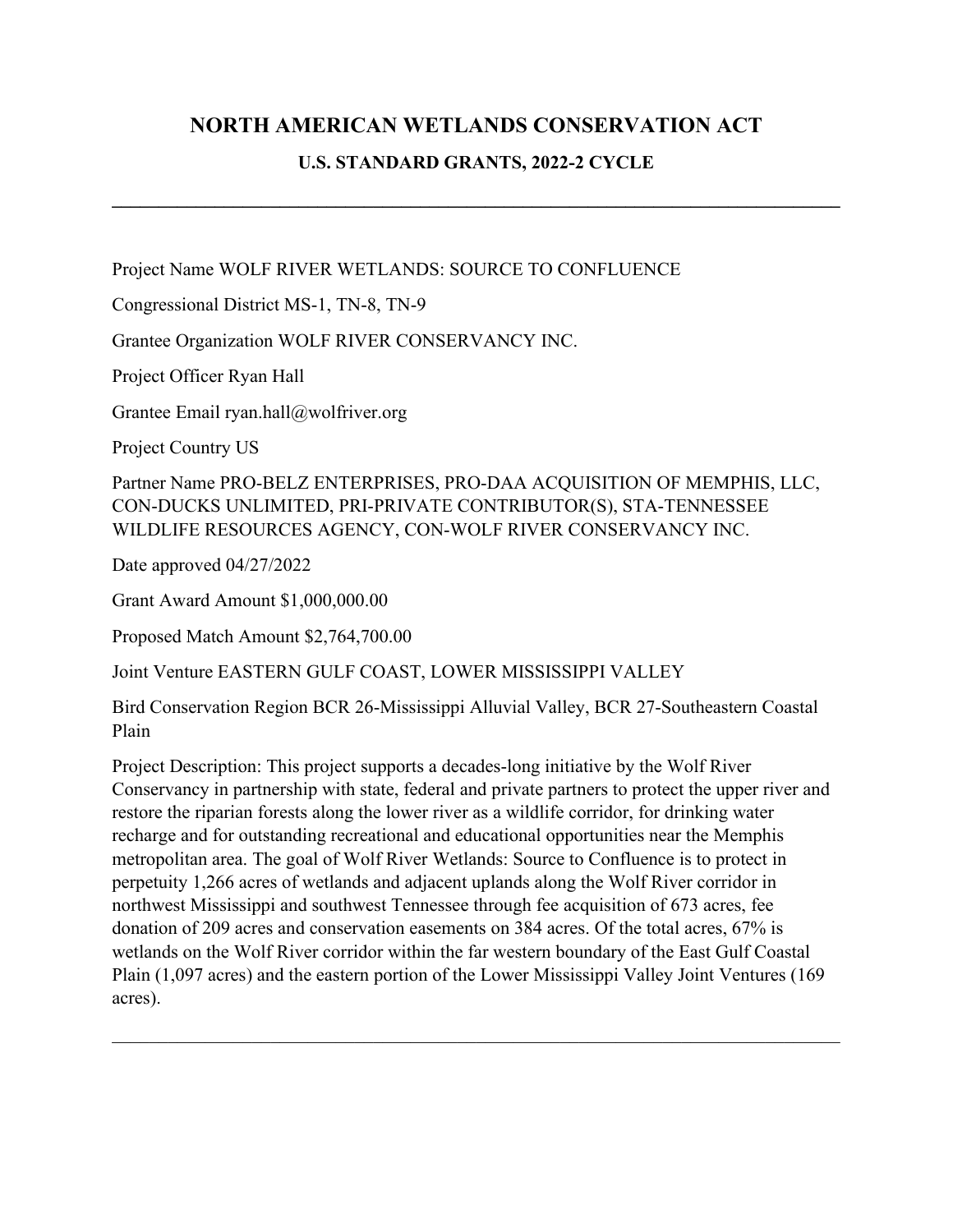Project Name WETLANDS OF WYOMING

Congressional District WY-AT LARGE

Grantee Organization DUCKS UNLIMITED

Project Officer Martin Grenier

Grantee Email mgrenier@ducks.org

Project Country US

Partner Name CON-DUCKS UNLIMITED, PRI-PRIVATE CONTRIBUTOR(S), CON-TROUT UNLIMITED, STA-WYOMING GAME & FISH DEPARTMENT, STA-WYOMING WATER DEVELOPMENT COMMISSION, STA-WYOMING WILDLIFE & NATURAL RESOURCE TRUST FUND

Date approved 04/27/2022

Grant Award Amount \$1,000,000.00

Proposed Match Amount \$1,174,609.00

Joint Venture INTERMOUNTAIN WEST

Bird Conservation Region BCR 10-Northern Rockies, BCR 17-Badlands and Prairies, BCR 18- Shortgrass Prairie

Project Description This project includes fourteen tracts aimed at improving the quantity, quality, and availability of preferred habitats for the ducks, geese, swans, and other waterbirds that rely on Wyoming wetlands. Many wetlands in Wyoming are threatened by anthropogenic demands for water. Municipal, industrial, agricultural, and recreational uses are stressors to wildlife and habitat that depend on this lifeblood to survive. The opportunities to bridge these gaps between anthropogenic demands and wildlife lies at the heart of the Intermountain West Joint Venture's Water 4 Initiative.

Conservation actions in this project will counter act these stressors and improve conditions for wetlands and the wildlife that depend on them. Fee title acquisition, restoration, and enhancement of wetlands will be used by the partnership to maximize wetland value in this arid landscape. One of the keys to our success is capturing water where it's available and improving the ability to get water to existing reservoirs and wetlands by making sure that aging water diversion structures are maintained. With increased demand for water and competing land uses ensuring wetlands remain on the landscape for wildlife is essential.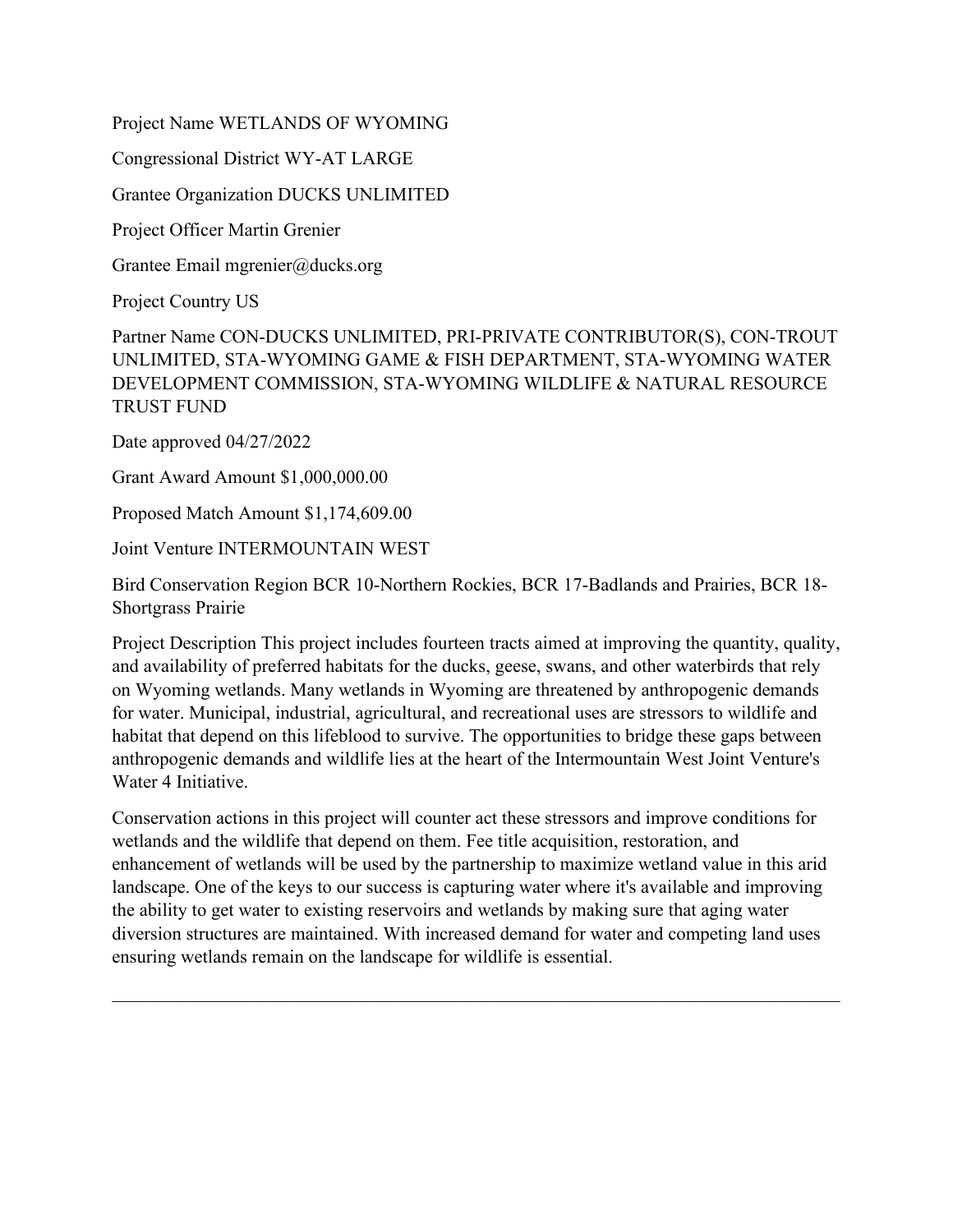# Project Name WATER 4 COLORADO"S SAN LUIS VALLEY II

Congressional District CO-3

# Grantee Organization RIO GRANDE HEADWATERS LAND TRUST (RIGHT)

Project Officer Allen Law

Grantee Email allenl@riograndelandtrust.org

Project Country US

# Partner Name CON-COLORADO RIO GRANDE RESTORATION FOUNDATION (CRGRF), CON-DUCKS UNLIMITED, OTH-GATES FAMILY FOUNDATION, PRI-PRIVATE CONTRIBUTOR(S), CON-RIO GRANDE HEADWATERS LAND TRUST (RIGHT)

Date approved 04/27/2022

Grant Award Amount \$1,000,000.00

Proposed Match Amount \$2,009,390.00

Joint Venture INTERMOUNTAIN WEST

Bird Conservation Region BCR 16-Southern Rockies/Colorado Plateau

Project Description This project will protect, enhance, and restore 3,645 acres of migratory bird habitat, including over 2,100 acres of wetlands, on both public and private land. Private land habitat (1,470 acres) will be permanently protected with conservation easements. Flood irrigated wetlands, riparian areas, and uplands totaling 1,845 acres on important private farm and ranchlands will be enhanced by modernizing irrigation infrastructure. Five tracts include habitat for Mallard and Northern Pintail, and most tracts provide quality-nesting habitat for these high priority waterfowl.

The San Luis Valley (SLV) is recognized as the most important waterfowl production area in Colorado. Four of the tracts also have potential habitat for the federally endangered Southwestern Willow Flycatcher. All tracts provide a variety of lifecycle needs for Greater Sandhill Cranes. Recent science by the Intermountain West Joint Venture (IWJV) indicates that the SLV is a critical bottleneck for the entire Rocky Mountain population of cranes, and habitat protection is necessary to sustain this important population.

 $\mathcal{L}_\mathcal{L} = \mathcal{L}_\mathcal{L} = \mathcal{L}_\mathcal{L} = \mathcal{L}_\mathcal{L} = \mathcal{L}_\mathcal{L} = \mathcal{L}_\mathcal{L} = \mathcal{L}_\mathcal{L} = \mathcal{L}_\mathcal{L} = \mathcal{L}_\mathcal{L} = \mathcal{L}_\mathcal{L} = \mathcal{L}_\mathcal{L} = \mathcal{L}_\mathcal{L} = \mathcal{L}_\mathcal{L} = \mathcal{L}_\mathcal{L} = \mathcal{L}_\mathcal{L} = \mathcal{L}_\mathcal{L} = \mathcal{L}_\mathcal{L}$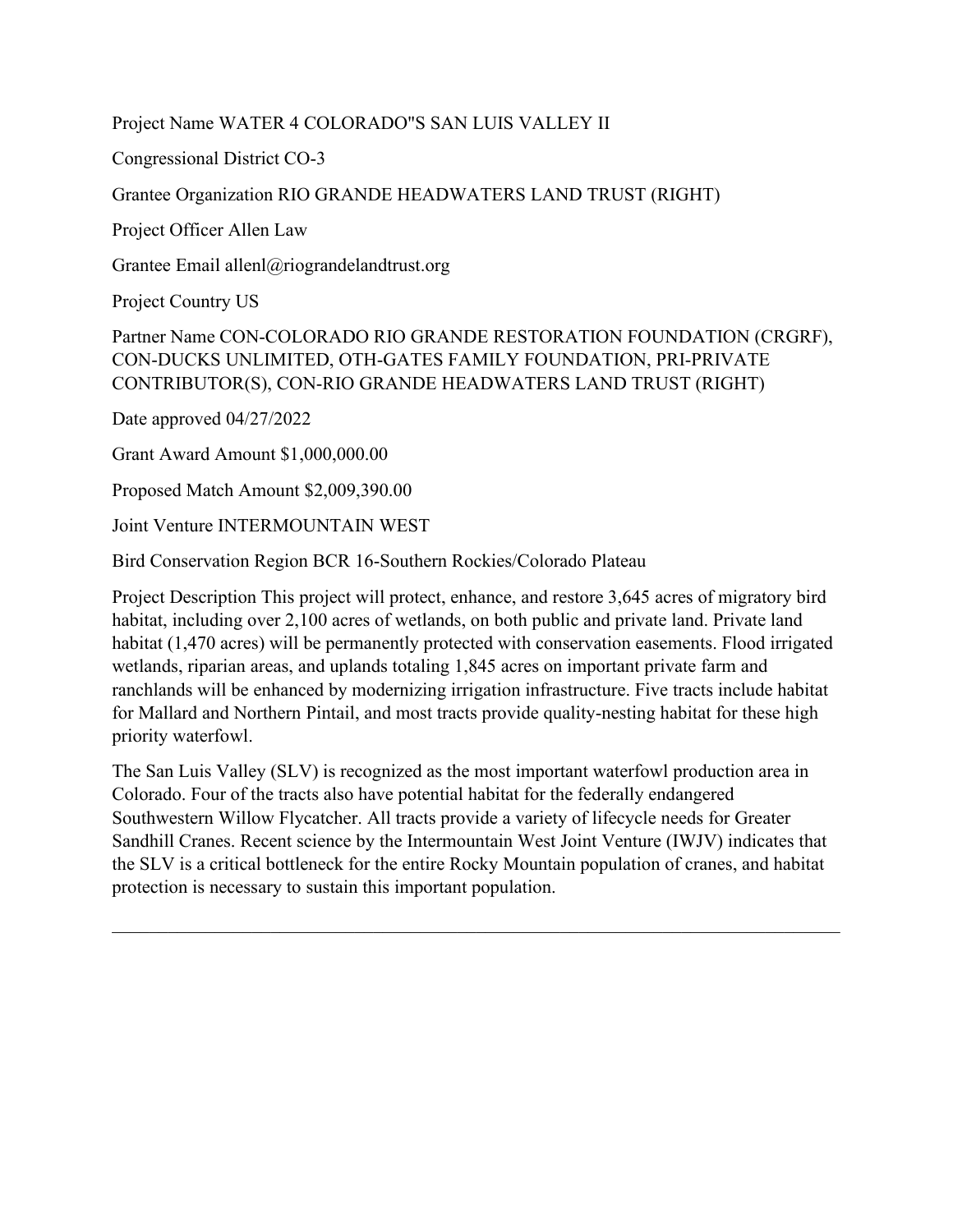Project Name SOUTHEAST LOUISIANA MARSH ENHANCEMENT II

Congressional District LA-1, LA-2

Grantee Organization DUCKS UNLIMITED

Project Officer Cassidy Lejeune

Grantee Email clejeune@ducks.org

Project Country US

# Partner Name PRO-CHEVRON USA, INC, STA-COASTAL PROTECTION & RESTORATION AUTHORITY OF LOUISIANA, PRO-CONOCO PHILLIPS, CON-DUCKS UNLIMITED, LOC-LAFOURCHE PARISH GOVERNMENT

Date approved 04/27/2022

Grant Award Amount \$2,000,000.00

Proposed Match Amount \$4,425,085.00

Joint Venture GULF COAST

Bird Conservation Region BCR 37-Gulf Coastal Prairie

Project Description This project will enhance or restore 4,980 acres of coastal wetlands and help offset Louisiana's dramatic wetland loss within these basins and provide quality habitat for numerous bird species and other wetland dependent wildlife. Enhancement will be completed on 750 acres of brackish marsh in Lafourche Parish, Louisiana. The project area has been negatively impacted by marsh erosion via storms and wave energy, which has resulted in historic marsh areas converting to open water. The work will also enhance 3,130 acres of intermediate marsh at the Bayou Sauvage National Wildlife Refuge (NWR) in Orleans Parish, Louisiana. This project will add water level management capabilities via installation of a new water control structure to enhance 3,130 acres at Unit 3 of the refuge. The new structure will increase management capabilities and capacity for the unit and thereby reduce flooding stress within the unit and enhance wetland management efforts to provide quality habitat for a variety of resident, migratory, and wintering bird species.

Enhancement of 100 acres of coastal marsh will be completed in the Barataria Basin at the Pointe-aux-Chenes Wildlife Management Area (WMA) in Lafourche Parish, Louisiana. The project area has deteriorated to mostly open water because of subsidence, saltwater intrusion, sea-level rise, erosion, and altered hydrology. Restoration of 1,000 acres of saline marsh and coastal ridge habitat in Plaquemines Parish, Louisiana will also be completed. The project site has converted from coastal marsh and forested ridge habitat to mostly open water because of subsidence, saltwater intrusion, sea-level rise, erosion, and altered hydrology. This project directly contributes to habitat and population goals of the North American Waterfowl Management Plan through the Gulf Coast Joint Venture.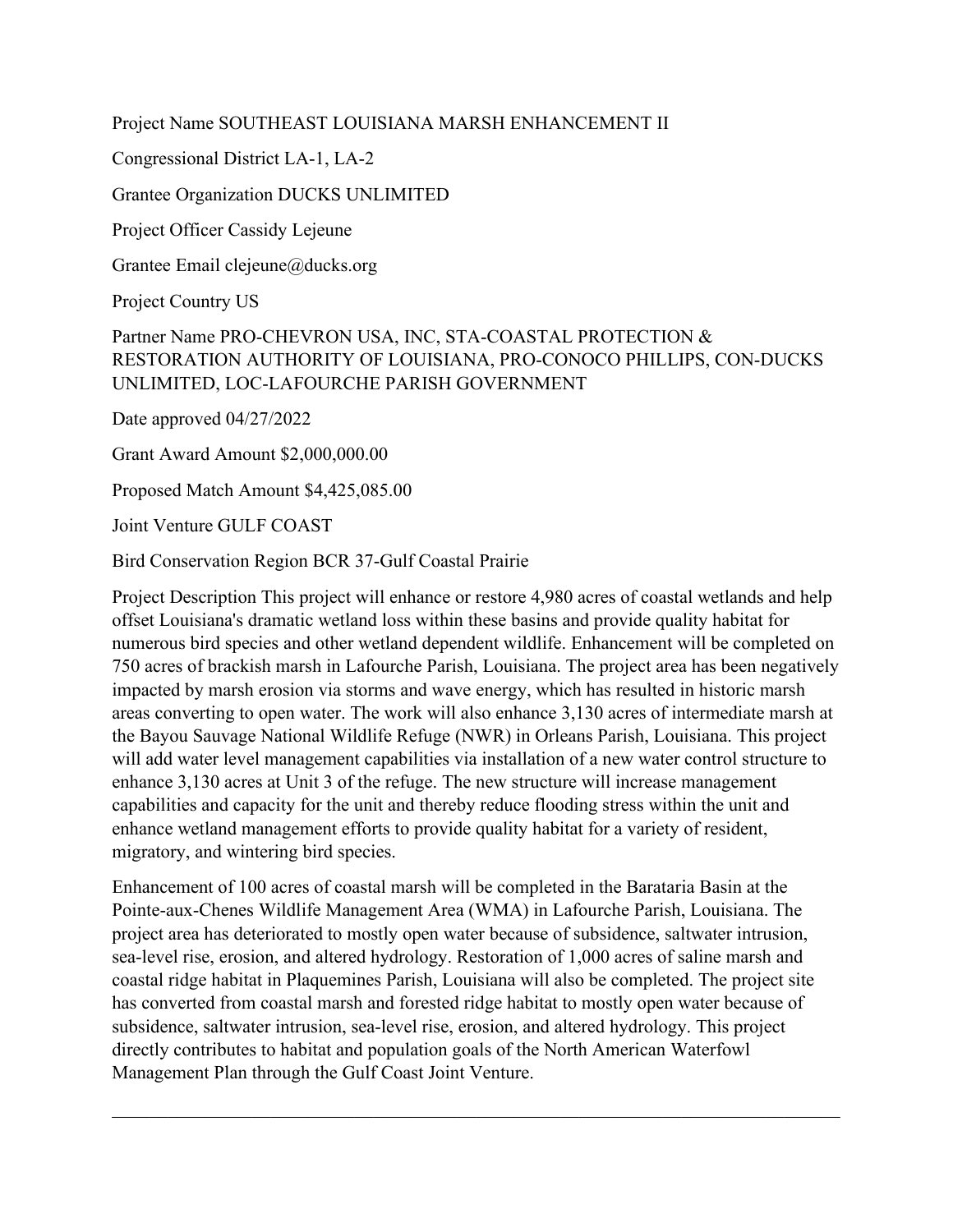Project Name SOUTH FLORIDA ECOSYSTEM WETLANDS II

Congressional District FL-17, FL-26

Grantee Organization DUCKS UNLIMITED

Project Officer Emily Purcell

Grantee Email epurcell@ducks.org

Project Country US

Partner Name STA-FLORIDA FISH & WILDLIFE CONSERVATION COMMISSION, CON-NATIONAL AUDUBON SOCIETY, CON-WETLANDS AMERICA TRUST

Date approved 04/27/2022

Grant Award Amount \$2,000,000.00

Proposed Match Amount \$4,000,000.00

Joint Venture ATLANTIC COAST

Bird Conservation Region BCR 31-Peninsular Florida

Project Description This project will enhance key wetlands within crucial watersheds in central and south peninsular Florida including Lake Okeechobee, the Greater Everglades, and Everglades National Park (a Ramsar wetland). The project will plug a man-made canal, and conduct a revegetation of wetlands along Lake Okeechobee to create a complex habitat mosaic.

The project supports the 2017 Everglades National Park Foundation Document and 2011 Lake Okeechobee Protection Plan goals of protecting and restoring vital habitats in the watershed and maintaining and improving existing water hydrology and quality in the Okeechobee watershed and the Everglades. Project sites are within identified geographic priority areas for the North American Waterfowl Management Plan, Partners in Flight Landbird Conservation Plan, the North American Waterbird Conservation Plan, and the United States Shorebird Conservation Plan, and the BCR 31 Plan and support the objectives of these bird conservation plans.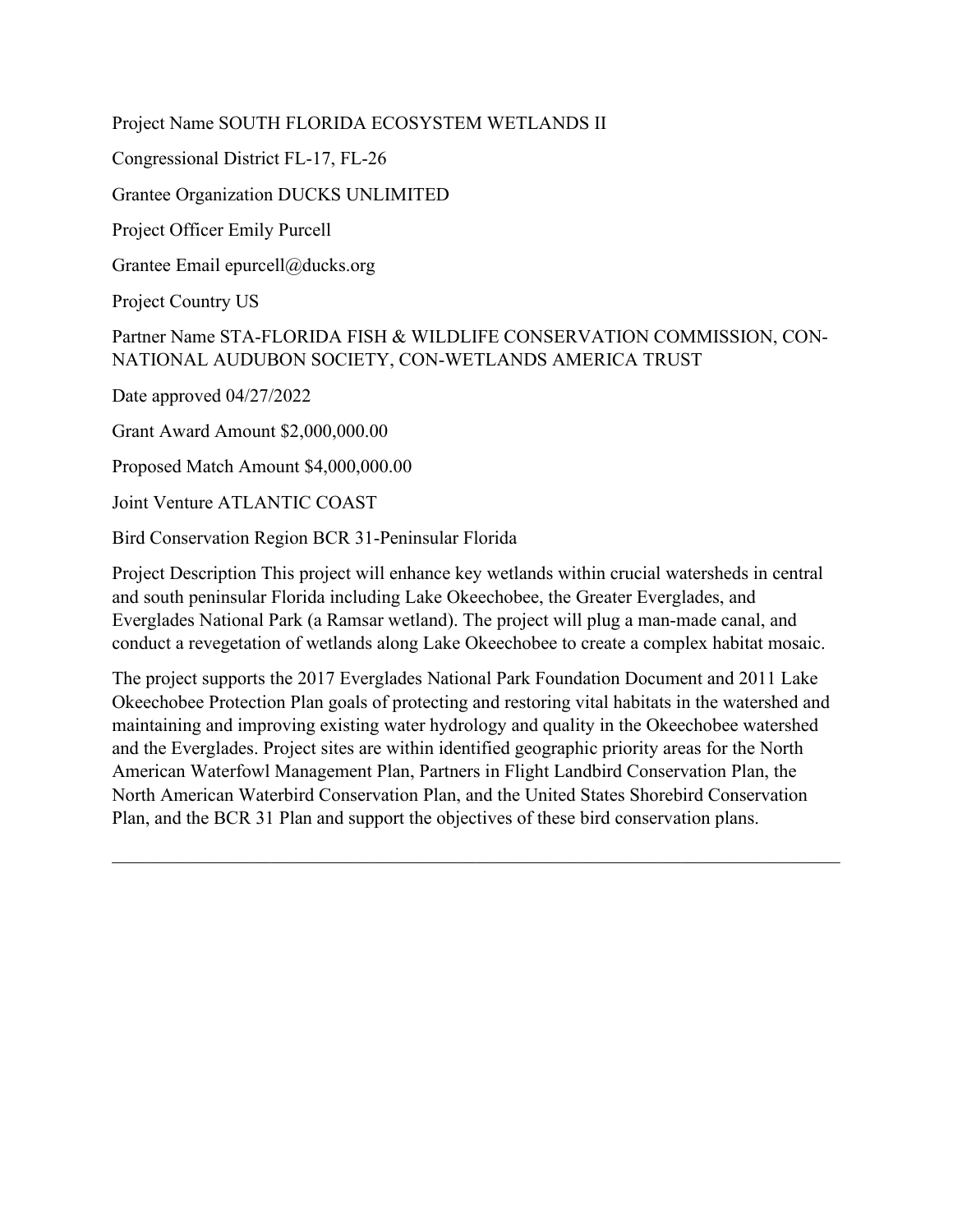Project Name SOUTH ATLANTIC WETLANDS & WILDLANDS I Congressional District SC-6, SC-7 Grantee Organization DUCKS UNLIMITED Project Officer Emily Purcell Grantee Email epurcell@ducks.org Project Country US Partner Name PRI-PRIVATE CONTRIBUTOR(S), CON-WETLANDS AMERICA TRUST Date approved 04/27/2022 Grant Award Amount \$1,000,000.00 Proposed Match Amount \$2,031,723.00 Joint Venture ATLANTIC COAST Bird Conservation Region BCR 27-Southeastern Coastal Plain

Project Description This project will help meet the objective of the South Atlantic Migratory Bird Initiative (SAMBI) Implementation Plan as the project area is based on the Waterfowl Focus Areas from the Atlantic Coast Joint Venture Waterfowl Implementation Plan. Specifically, these projects will result in the permanent protection of 219 acres of wetlands and 760 acres of uplands as well as the enhancement of 445 acres of wetlands for a total of 1,424 acres impacted. The wetlands can be further classified by type. Of the 219 protected wetland acres, 115 acres are coastal marsh habitat and 69 acres are forested wetlands. The 445 acres of enhanced wetlands consist of managed tidal impoundments that will be managed to provide high quality emergent wetland habitat.

The activities of this project will support populations of many different wildlife species, but the focus is on providing quality wetlands for waterfowl. The following high priority and other priority waterfowl species will be affected: Northern Pintail, Mottled Duck, American Black Duck, Mallard, Lesser Scaup, Greater Scaup, Wood Duck, Redhead, Canvasback, Ring-necked Duck, and American Wigeon. Another species that this project will benefit is the federally threatened Black Rail. Tracts 3 and 4 are both near epicenters of known Black Rail breeding populations and the importance of impoundments is specifically mentioned in the Eastern Black Rail Conservation Plan.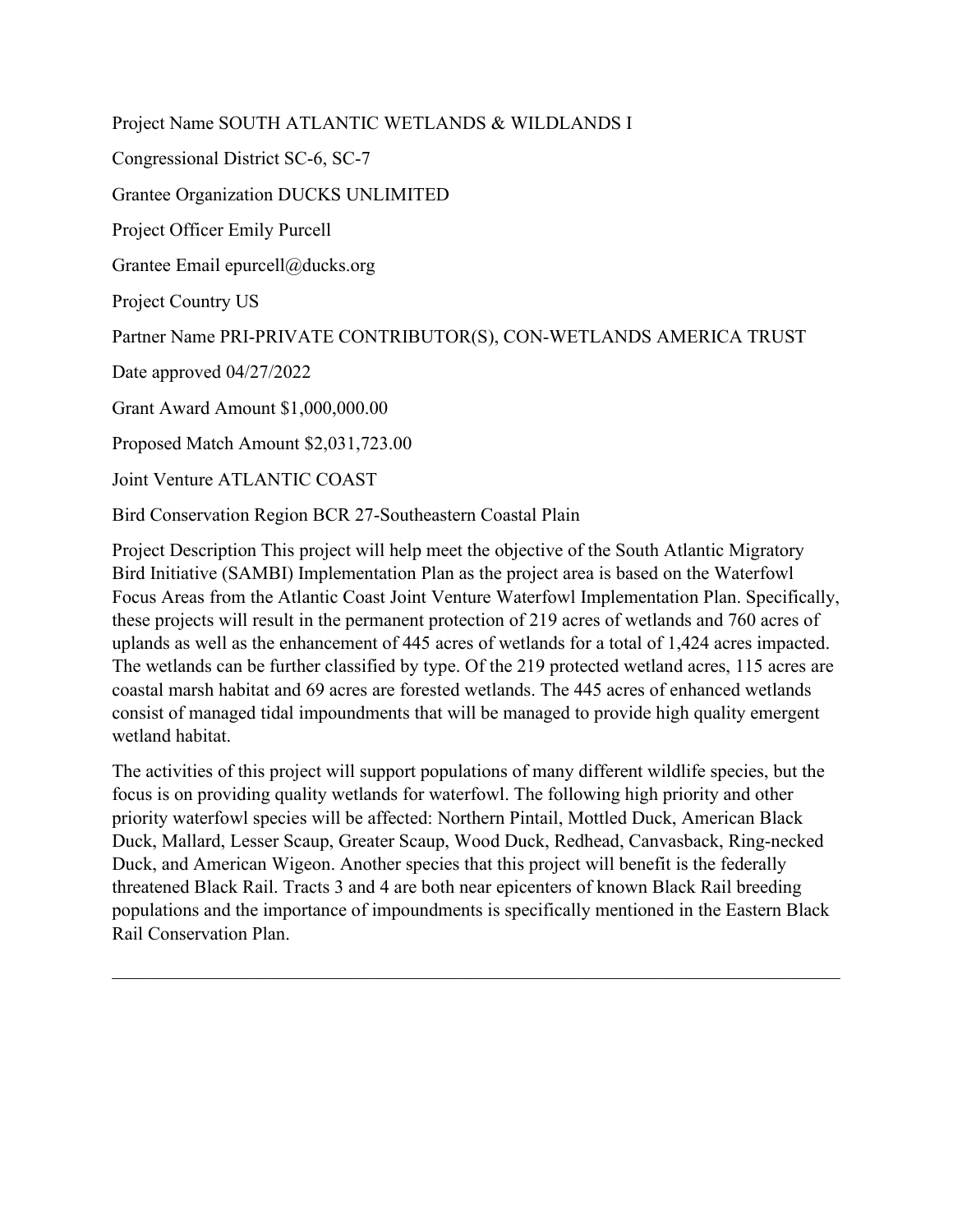Project Name SOUTH ATLANTIC BASINS: LOWER PEE DEE TO OKEFENOKEE V

Congressional District SC-7

Grantee Organization OPEN SPACE INSTITUTE

Project Officer Maria Whitehead

Grantee Email mwhitehead@osiny.org

Project Country US

Partner Name CON-OPEN SPACE INSTITUTE, STA-SOUTH CAROLINA CONSERVATION BANK, STA-SOUTH CAROLINA DEPARTMENT OF NATURAL RESOURCES, CON-THE NATURE CONSERVANCY, OTH-THE WOODRUFF FOUNDATION

Date approved 04/27/2022

Grant Award Amount \$2,000,000.00

Proposed Match Amount \$4,072,000.00

Joint Venture ATLANTIC COAST

Bird Conservation Region BCR 27-Southeastern Coastal Plain

Project Description This is the fifth project in a series that's protecting and connecting wetland habitats in the South Carolina Lowcountry and coastal Georgia across a network of Atlantic Coast Joint Venture Focus Areas under the South Atlantic Migratory Bird Initiative. This project will acquire three Santee River floodplain properties totaling 5,717 acres through fee title acquisition, Great Santee Swamp (2,115-acres), Dawhoo Lake & Wadmacon Creek (1,742 acres), and Santee Island (1,860-acres). These tracts are riverfront forestland in Georgetown County, South Carolina. These project acres (5,137 acres or 90%) are decreasing national wetlands. These strategic, undeveloped, forested wetland tracts have over 12 riparian miles on the tidally influenced Santee River.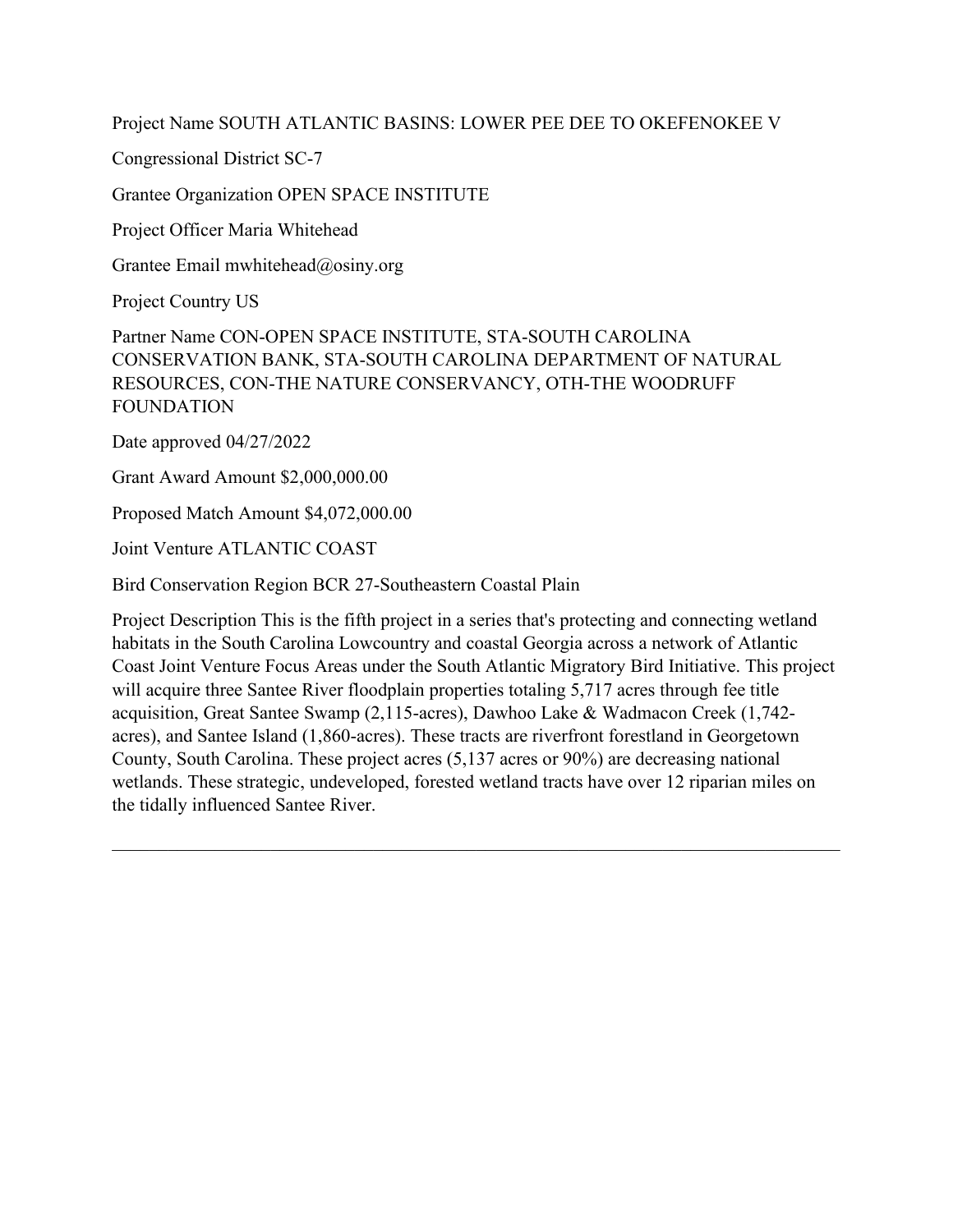Project Name SAN JOAQUIN & KERN RIVERS WATERSHEDS III

Congressional District CA-16, CA-21, CA-22

Grantee Organization DUCKS UNLIMITED

Project Officer Virginia Getz

Grantee Email vgetz@ducks.org

Project Country US

Partner Name STA-CALIFORNIA DEPARTMENT OF FISH & WILDLIFE, STA-CALIFORNIA DEPARTMENT OF WATER RESOURCES, STA-CALIFORNIA WILDLIFE CONSERVATION BOARD, CON-DUCKS UNLIMITED, PRO-FRITO LAY, INC, LOC-GRASSLAND WATER DISTRICT, OTH-LAWRENCE DUCK CLUB, PRI-PRIVATE CONTRIBUTOR(S), CON-SAN JOAQUIN RIVER CONSERVANCY

Date approved 04/27/2022

Grant Award Amount \$2,000,000.00

Proposed Match Amount \$4,544,952.00

Joint Venture CENTRAL VALLEY

Bird Conservation Region BCR 32-Coastal California

Project Description This project represents phase three of a four phase initiative to conserve wetlands and associated habitats in the southern Central Valley (CV) of California. It will enhance 1,267 acres of palustrine emergent and forested wetlands. Improvements in this project will benefit water conveyance, re-contouring wetlands, re-habilitating brood ponds, and installing new water conveyance infrastructure will permit wetland managers and districts to manage and deliver water to maximize high quality moist-soil vegetation and brood habitats thereby benefitting local Mallard, Gadwall, Cinnamon Teal, Wood Duck, and passerines.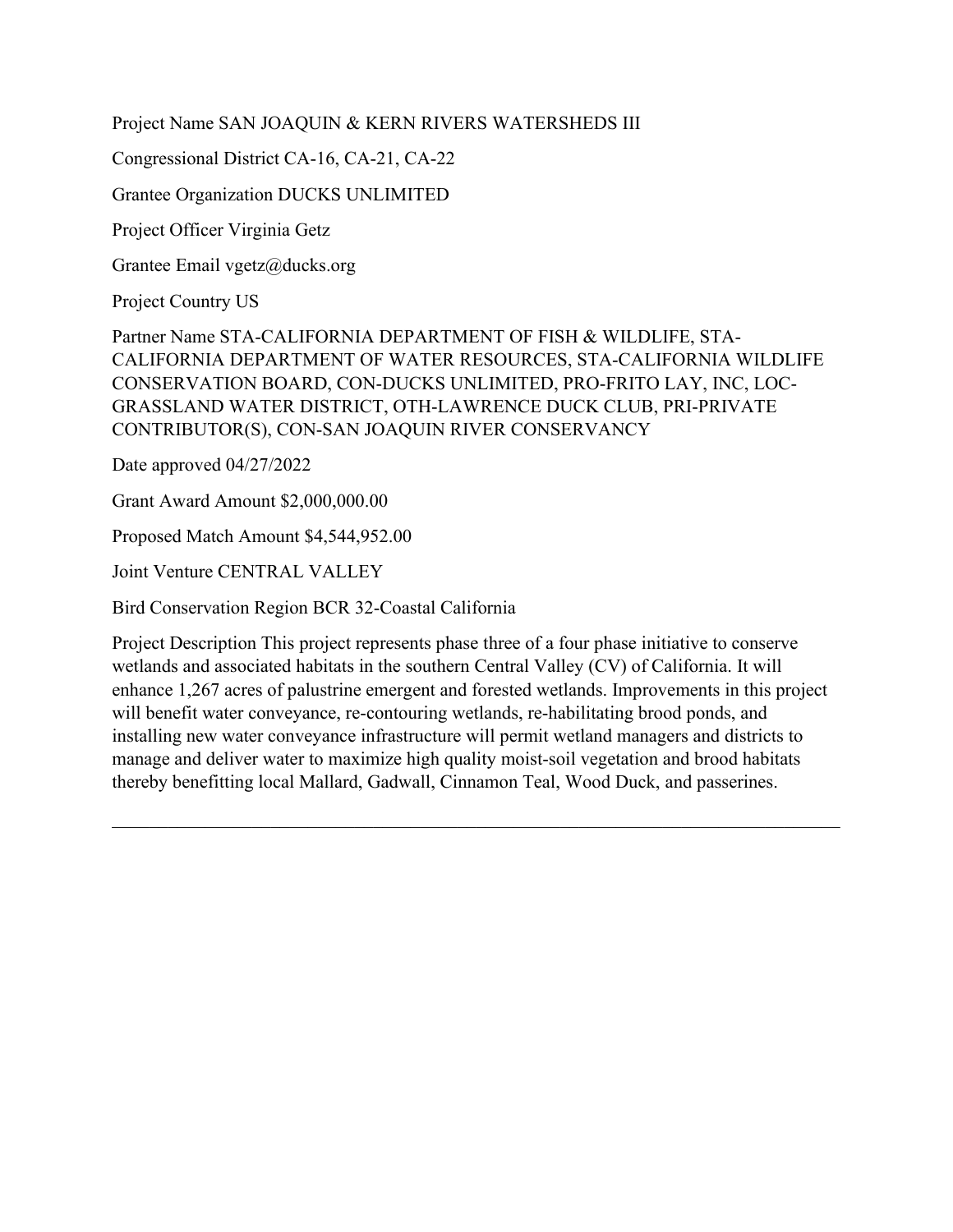#### Project Name SAGINAW BAY TO LAKE ERIE COASTAL HABITAT V

Congressional District MI-ARENAC-4, MI-GLADWIN-5, MI-JACKSON-7, MI-8, MI-9, MI-10, MI-11, MI-12, MI-13, MI-14

Grantee Organization DUCKS UNLIMITED

Project Officer Kali Rush

Grantee Email krush@ducks.org

Project Country US

Partner Name CON-DUCKS UNLIMITED, CON-LEGACY LAND CONSERVANCY, STA-MICHIGAN DEPARTMENT OF NATURAL RESOURCES, CON-PHEASANTS FOREVER, INC., PRI-PRIVATE CONTRIBUTOR(S)

Date approved 04/27/2022

Grant Award Amount \$1,000,000.00

Proposed Match Amount \$2,252,425.00

Joint Venture UPPER MISSISSIPPI RIVER-GREATLAKES

Bird Conservation Region BCR 12-Boreal Hardwood Transition, BCR 22-Eastern Tallgrass Prairie, BCR 23-Prairie Hardwood Transition

Project Description This project focuses on wetland and associated upland habitat conservation in the Saginaw Bay area and southward along Michigan's major waterfowl migration corridor through Lake St. Clair and down the Detroit River to the western Lake Erie watershed. It targets Great Lakes coastal marshes and associated shoreline habitats, expansion and restoration of state and federal wildlife areas, and contains a private lands restoration component important for waterfowl production and spring migration.

The project focuses conservation efforts on two primary habitats, coastal wetlands and associated uplands. These habitats provide critical migration and important production habitat for waterfowl and many other species of wetland dependent wildlife. High priority waterfowl species including Mallards, American Black Ducks, Greater and Lesser Scaup, Northern Pintails, and Southern James Bay Canada Geese rely heavily on these habitats. Other priority waterfowl species include Wood Ducks, Redheads, Ring-necked Ducks, American Wigeon, and Canvasbacks. The Western Hemisphere Shorebird Reserve Network has designated this area as a Regional Shorebird Reserve. Conservation efforts are vital, as industrial, agricultural, residential, and urban development have greatly reduced coastal wetlands throughout the project area. Activities include fee title and easement acquisitions, restoration, and enhancement.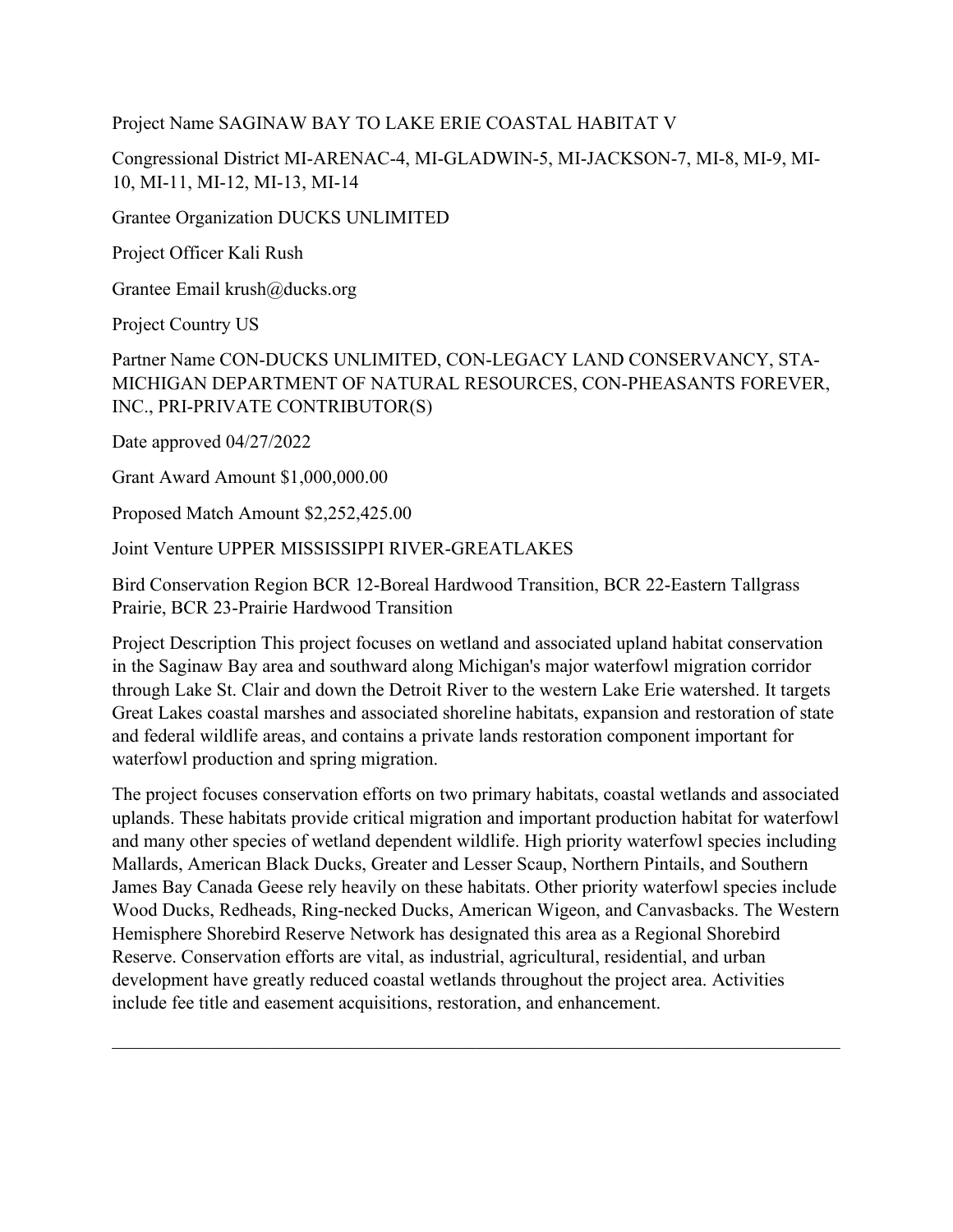Project Name PLATTE RIVER WATERSHED II

Congressional District NE-1, NE-2, NE-3

Grantee Organization DUCKS UNLIMITED

Project Officer John Denton

Grantee Email jdenton@ducks.org

Project Country US

Partner Name CON-DUCKS UNLIMITED, LOC-LOWER PLATTE WEED MANAGEMENT AREA, CON-NATIONAL AUDUBON SOCIETY, STA-NEBRASKA ENVIRONMENTAL TRUST, CON-NEBRASKA LAND TRUST, CON-PLATTE RIVER WHOOPING CRANE MAINTENANCE TRUST, LOC-PLATTE VALLEY WEED MANAGEMENT AREA

Date approved 04/27/2022

Grant Award Amount \$1,000,000.00

Proposed Match Amount \$1,540,037.00

Joint Venture PLAYA LAKES, RAINWATER BASIN, UPPER MISSISSIPPI RIVER-GREATLAKES

Bird Conservation Region BCR 18-Shortgrass Prairie, BCR 19-Central Mixed-grass Prairie, BCR 22-Eastern Tallgrass Prairie

Project Description This project includes direct habitat protection of over 400 acres via fee title acquisition and conservation easements, and over 5,300 acres of enhancement and restoration of shallow wetland habitat. The goals are to perpetually protect existing habitat, improve off channel wetlands, and eliminate invasive species that choke habitat and indirectly alter channelization of flows, which cause detrimental impacts to wetlands. The Platte River is unique in that even though it is riverine, its shallow and braided channel habitats often function as palustrine emergent wetlands depending on water levels and flows, and that is why it attracts so many waterfowl and wading birds each year. In addition to the numerous benefits to waterfowl, the Platte River provides migration habitat to at least one-half million Sandhill Cranes each spring (approximately 80% of the world's population).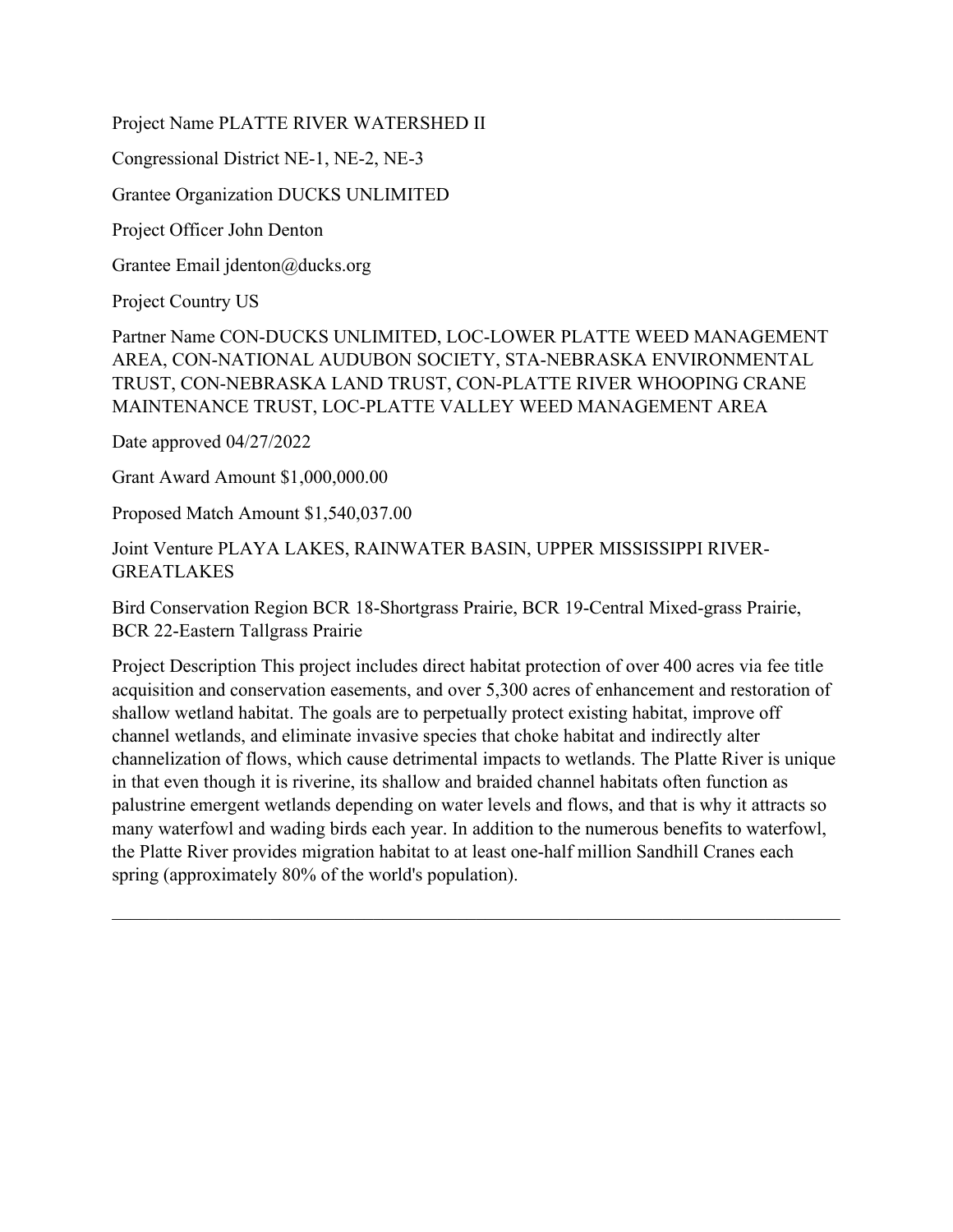Project Name NORTHEASTERN CALIFORNIA WETLAND HABITAT V

Congressional District CA-1

Grantee Organization CALIFORNIA WATERFOWL ASSOCIATION

Project Officer Chadd Santerre

Grantee Email csanterre@calwaterfowl.org

Project Country US

# Partner Name STA-CALIFORNIA DEPARTMENT OF FISH & WILDLIFE, CON-CALIFORNIA TROUT, CON-CALIFORNIA WATERFOWL ASSOCIATION, STA-CALIFORNIA WILDLIFE CONSERVATION BOARD, PRI-PRIVATE CONTRIBUTOR(S)

Date approved 04/27/2022

Grant Award Amount \$946,348.00

Proposed Match Amount \$1,421,260.00

Joint Venture INTERMOUNTAIN WEST

Bird Conservation Region BCR 9-Great Basin

Project Description The Southern Oregon and Northeastern California (SONEC) region is an area of continental significance to Pacific Flyway waterfowl (NAWMP 2012), and is identified by the Intermountain West Joint Venture (IWJV) as one of the highest priority landscapes in need of wetland conservation. The region encompasses some of the most diverse and dynamic habitat in the western U.S. Composed of lush valley traversed by snowmelt fed rivers, high plateau flood plains scattered with sagebrush, shallow terminal basins, wet meadows, and vast mosaics of flood irrigated agricultural working lands, each landscape represents critical habitat for wetland dependent wildlife. The project will restore 845 acres of palustrine emergent wetlands, 17 acres of palustrine forested habitats, and 86 acres of upland cover. Enhancements will provide improvements to 2,565 acres of palustrine emergent wetlands, 8 acres of palustrine forested habitats, and 226 acres of associated upland nesting cover. Projects will be contributing directly to IWJV habitat objectives by providing increased fall and spring staging, foraging, and breeding resources for waterbirds.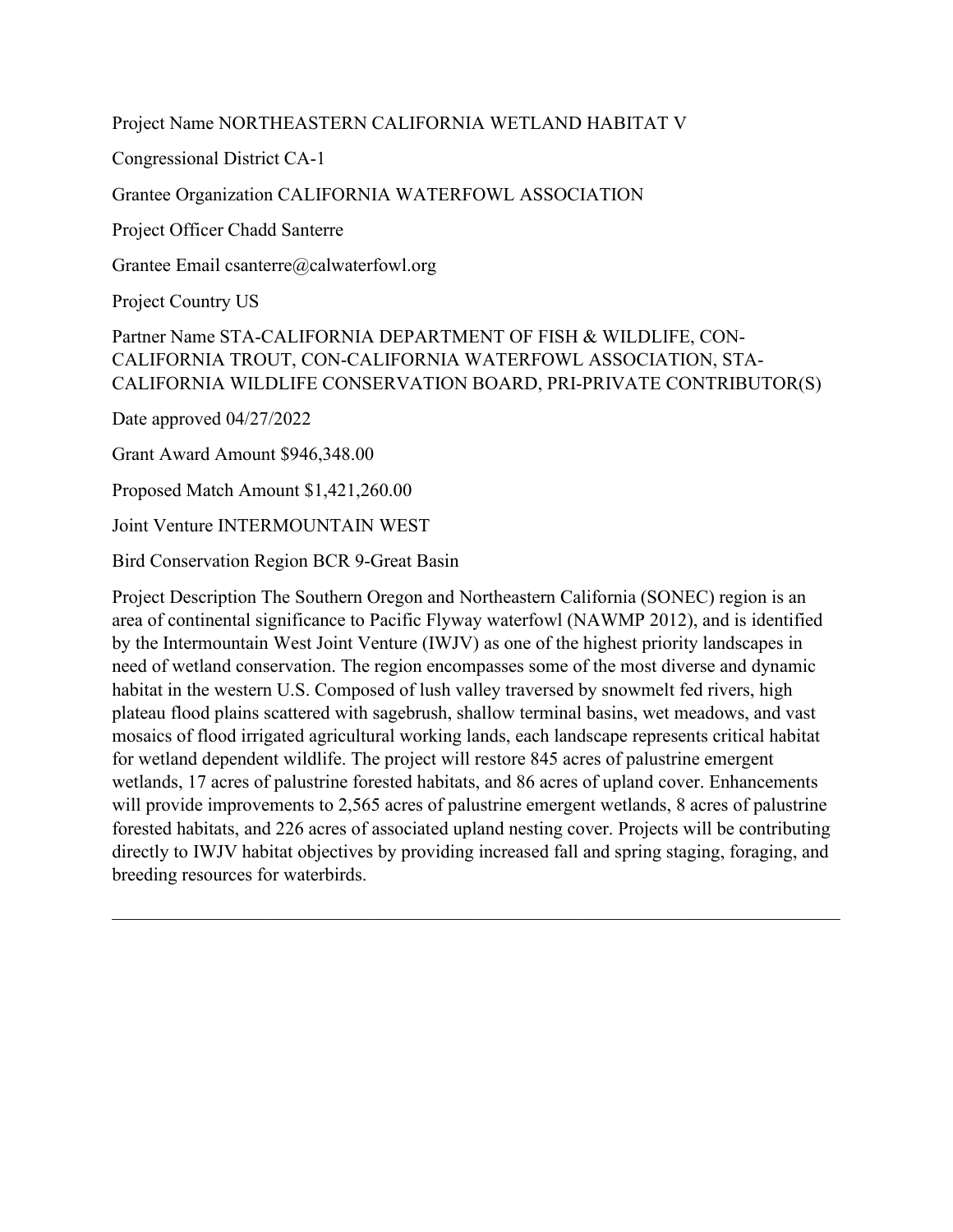Project Name NORTH FLORIDA WETLAND CONNECTOR CONSERVATION II Congressional District FL-3 Grantee Organization ALACHUA CONSERVATION TRUST Project Officer Tom Kay Grantee Email tkay@alachuaconservationtrust.org Project Country US Partner Name CON-ALACHUA CONSERVATION TRUST, LOC-ALACHUA COUNTY Date approved 04/27/2022 Grant Award Amount \$2,000,000.00 Proposed Match Amount \$9,056,030.00 Joint Venture ATLANTIC COAST

Bird Conservation Region BCR 31-Peninsular Florida

Project Description This project is the second of a multi-phase effort to protect critical habitat for migratory birds and other wetland-dependent species in north central Florida through fee-simple purchases. This phase will preserve 3,940 acres of wetlands and adjacent uplands in eastern Alachua County, with the ultimate goal of preserving and connecting numerous small yet important wetlands throughout the region. As one of the nation's fastest growing states, Florida's rapid conversion of natural areas to agricultural, urban, and other land uses has caused the loss and degradation of critical habitat for breeding, wintering, and migrating birds including waterfowl, waterbirds, and neotropical migrants. Human encroachment and disturbance also threaten to adversely impact birds' ability to successfully breed, forage, and rest in what areas remain.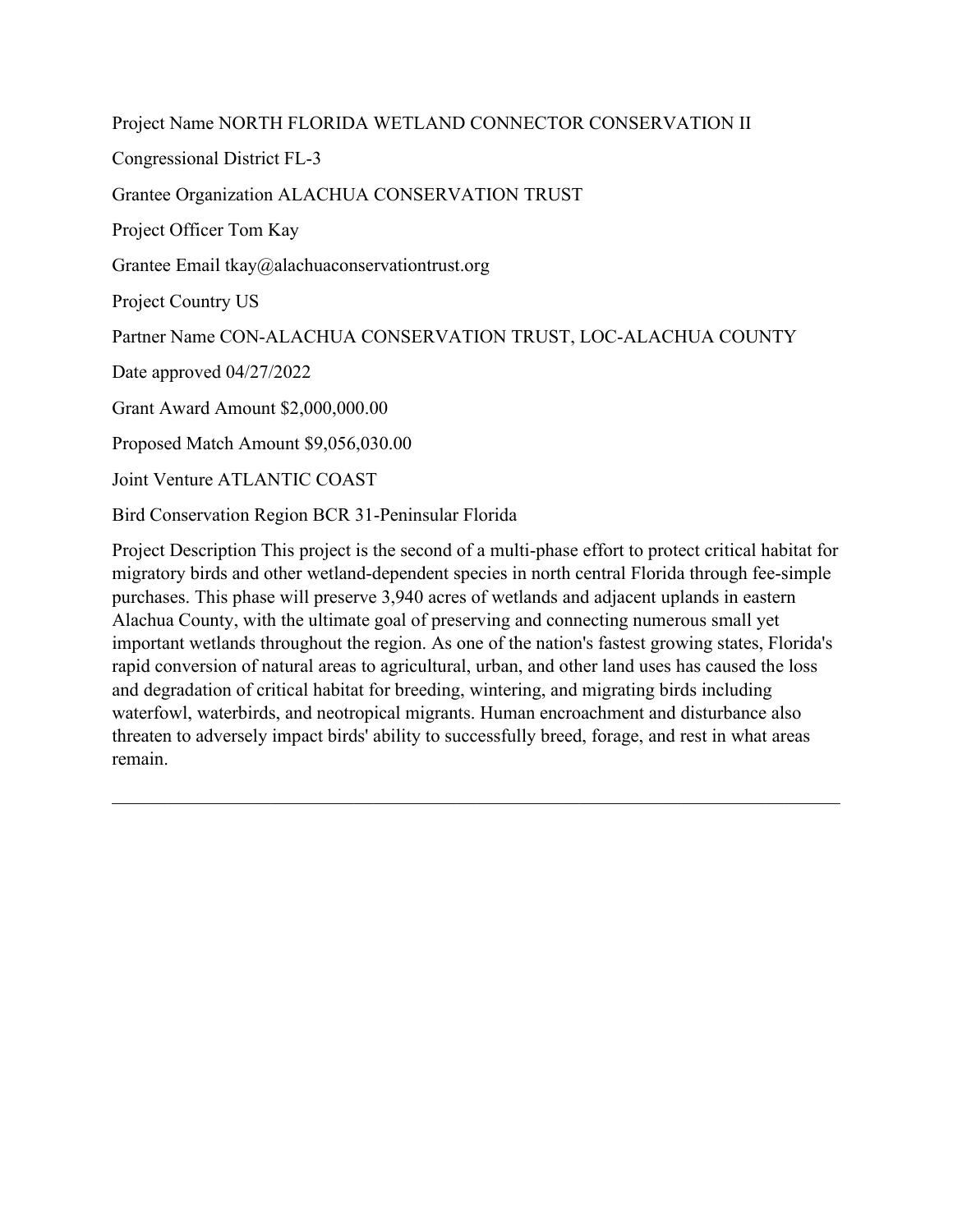Project Name NORTH DAKOTA POTHOLES II Congressional District ND-AT LARGE Grantee Organization DUCKS UNLIMITED Project Officer Randy Renner Grantee Email rrenner@ducks.org Project Country US Partner Name CON-DUCKS UNLIMITED, PRI-PRIVATE CONTRIBUTOR(S) Date approved 04/27/2022 Grant Award Amount \$2,000,000.00 Proposed Match Amount \$2,319,455.00 Joint Venture PRAIRIE POTHOLE Bird Conservation Region BCR 11-Prairie Potholes

Project Description This project designed to protect wetland and grassland communities using a landscape level approach to planning and targeting while contributing to the goals of the 2017 Prairie Pothole Joint Venture (PPJV) Implementation Plan goals. Ducks Unlimited, Inc. and its partners along with the U.S. Fish and Wildlife to acquire grassland and wetland easements and enhance wetland-associated uplands in the Prairie Pothole Region (PPR) of North Dakota to protect 7,646 acres of grassland and wetland habitat for migratory birds. The easements will become part of the National Wildlife Refuge System under the Small Wetlands Acquisition Program.

Once a vast grassland, the PPR is now an agrarian system dominated by cropland. Changes in land use have, for the most part, been detrimental to the migratory birds that use the PPR. Many wetlands have been drained or degraded, and the loss of native prairie has been extensive. The PPR is one of the most altered, yet also one of the most important, migratory bird habitats in the Western Hemisphere. It is the backbone of North America's "duck factory," and critical habitat for many wetland and grassland-dependent migratory birds. These habitat losses have resulted in declines of many grassland and wetland-dependent birds that depend upon the PPR for breeding and migratory habitat. Several species of grassland and wetland-dependent birds as well as plants and insects in the North Dakota Potholes (NDP) area are now listed as federally or state endangered, threatened, proposed, candidate or watch species because of habitat loss.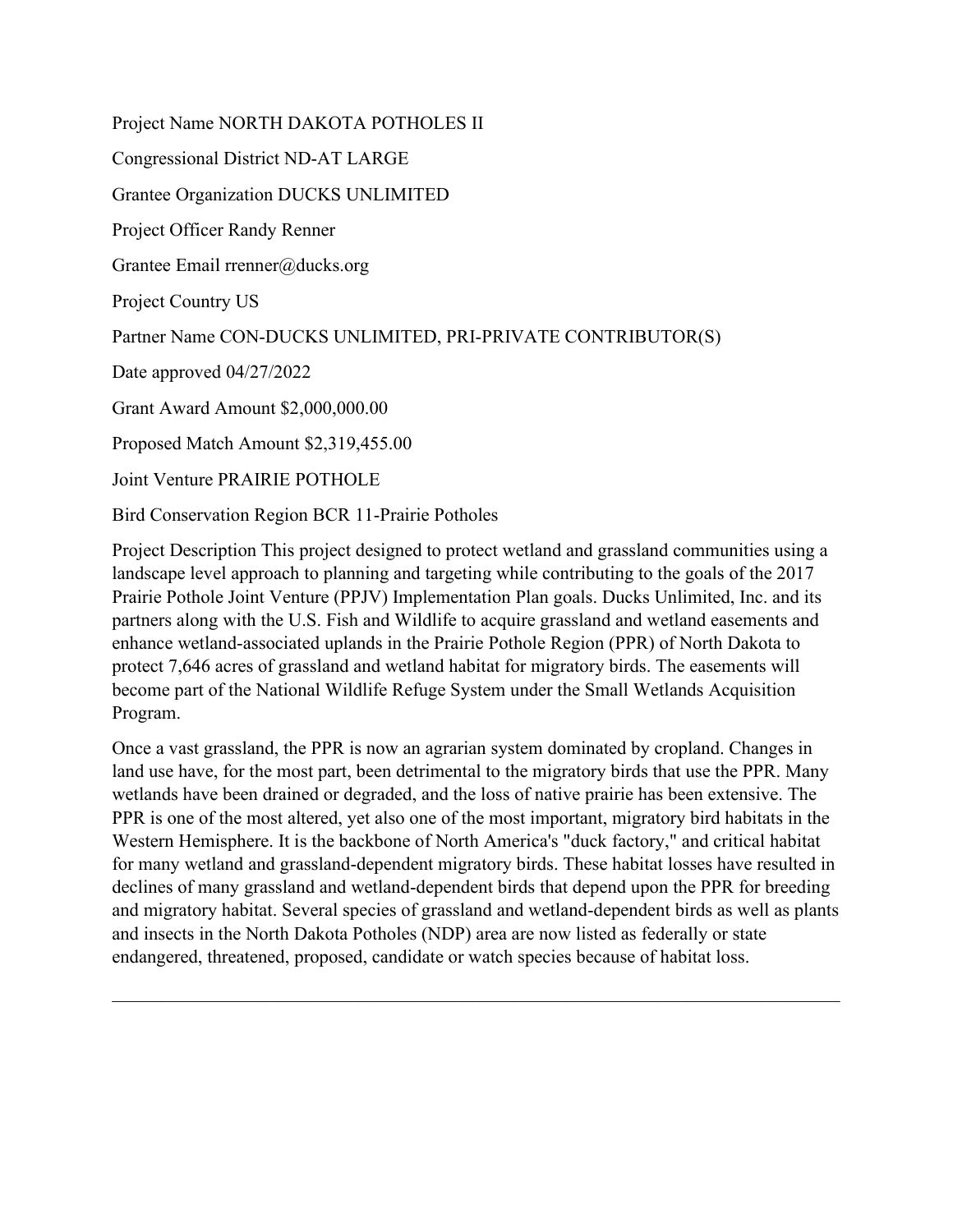Project Name NORTH DAKOTA NORTHERN PRAIRIE VI

Congressional District ND-AT LARGE

Grantee Organization U.S. FISH & WILDLIFE SERVICE

Project Officer Steve Fairbairn

Grantee Email Steve\_Fairbairn@fws.gov

Project Country US

Partner Name CON-DUCKS UNLIMITED, STA-NORTH DAKOTA GAME & FISH DEPARTMENT, CON-NORTH DAKOTA NATURAL RESOURCES TRUST, PRI-PRIVATE CONTRIBUTOR(S)

Date approved 04/27/2022

Grant Award Amount \$2,000,000.00

Proposed Match Amount \$2,197,183.00

Joint Venture PRAIRIE POTHOLE

Bird Conservation Region BCR 11-Prairie Potholes, BCR 17-Badlands and Prairies

Project Description This project is phase six of ongoing work to protect, restore and enhance wetland and grassland communities using a landscape level approach to planning. Areas with the highest wetland densities will be targeted to implement wetland and grassland conservation strategies. Specifically, grant and matching funds will be used to conserve, restore and improve wetland and grassland habitat on 36,135 acres in northcentral and northwestern North Dakota. The Prairie Pothole Region (PPR) annually produces 60-70% of the continent's grassland nesting (Mallard, Northern Pintail, Gadwall, Blue-winged Teal, Northern Shoveler, American Wigeon, Green-winged Teal) and over-water nesting (Redhead, Canvasback, Ruddy Duck) species of waterfowl. The protections provided by wetland and grassland easements as well as the restoration and enhancement activities outlined in this project will contribute significantly toward meeting these habitat goals.

The ND Northern Prairie Project (NDNPP) landscape contains approximately 1,484,000 acres of native grasslands and one of the objectives is to maintain all native grasslands by acquiring perpetual conservation easements. Under this project, 2,916 acres of native grasslands and 1,011 acres of wetlands will be secured by perpetual easements, 20 acres of wetlands will be restored and another 913 wetland acres will be enhanced by 7,533 acres of uplands in managed grazing systems and 949 acres of grassland restorations that will help maintain the function and value of these wetlands.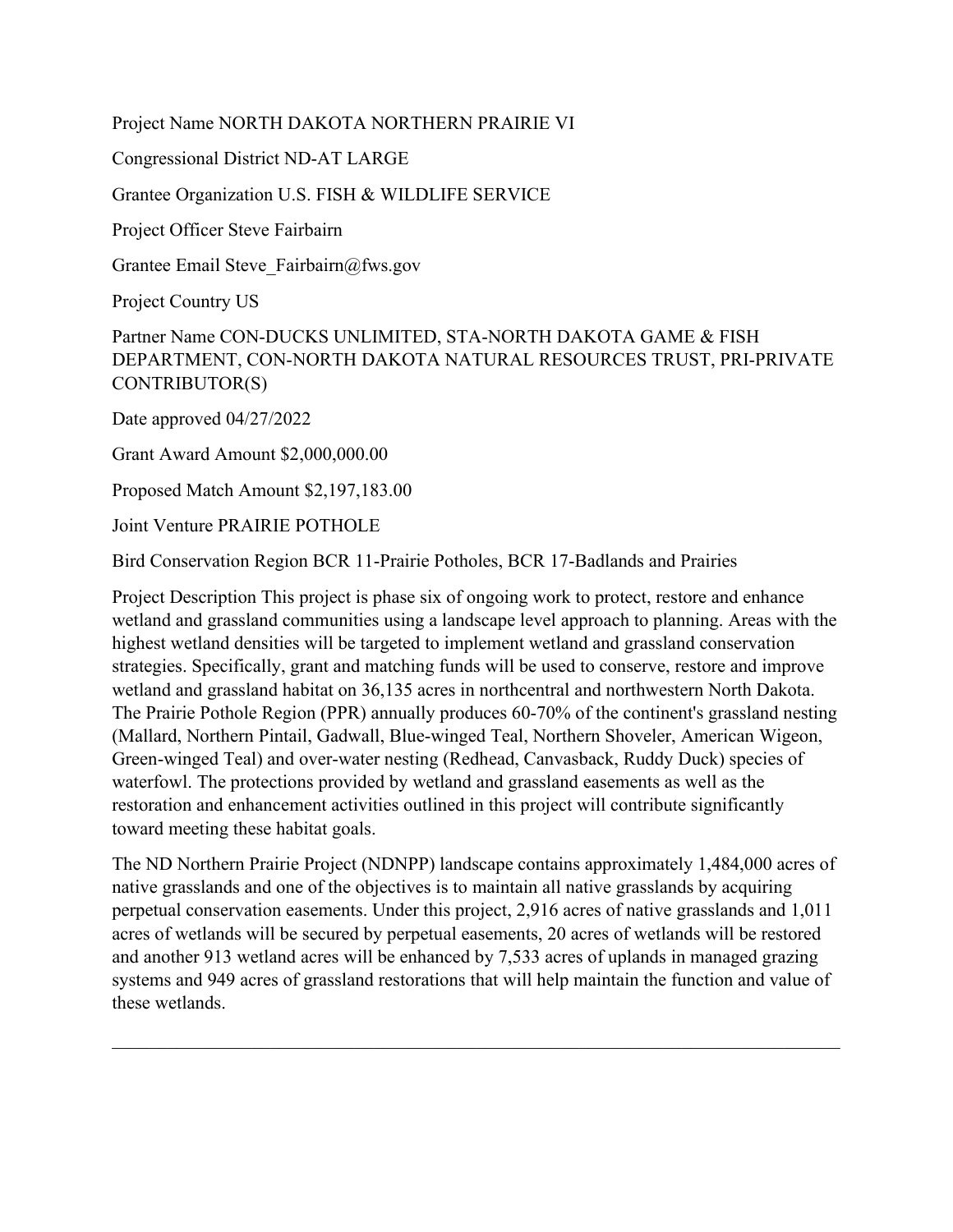#### Project Name MATAGORDA PENINSULA COASTAL MANAGEMENT AREA

Congressional District TX-27

#### Grantee Organization TEXAS PARKS & WILDLIFE DEPARTMENT

Project Officer Stan David

Grantee Email Stan.David@tpwd.texas.gov

Project Country US

# Partner Name GALVESTON BAY FOUNDATION, KNOBLOCH FAMILY FOUNDATION, NATIONAL FISH & WILDLIFE FOUNDATION (NFWF), PRIVATE CONTRIBUTOR(S), TEXAS PARKS & WILDLIFE FOUNDATION

Date approved 04/27/2022

Grant Award Amount \$2,000,000.00

Proposed Match Amount \$4,046,348.00

Joint Venture GULF COAST

Bird Conservation Region BCR 37-Gulf Coastal Prairie

Project Description This project will purchase fee title interest in coastal marshes and barrier island habitat on Matagorda Peninsula in Texas. This project area complements an effort by Texas Parks and Wildlife Department (TPWD) and partners to permanently protect important habitat in the Matagorda Bay system. This wetland ecosystem is of national and international significance. Matagorda Peninsula is one of the most pristine barrier island segments on the Texas Coast and these acquisitions will help complete the conservation of the barrier island habitat of the peninsula. Specifically, the project will protect two tracts totaling 1,046 acres.

These tracts are prime habitat in a key location to protect the peninsula from further development. Matching funds also provide other key Peninsula additions. Match from the National Fish and Wildlife Foundation, and the Texas Parks and Wildlife Foundation has been used to acquire two adjacent tracts on the Peninsula totaling 647 acres. In addition, 172 acres were donated to TPWD protecting habitat around Brown Cedar Cut on the east end of the Peninsula. A total of 1,865 acres will be protected in perpetuity by the Texas Parks and Wildlife Department.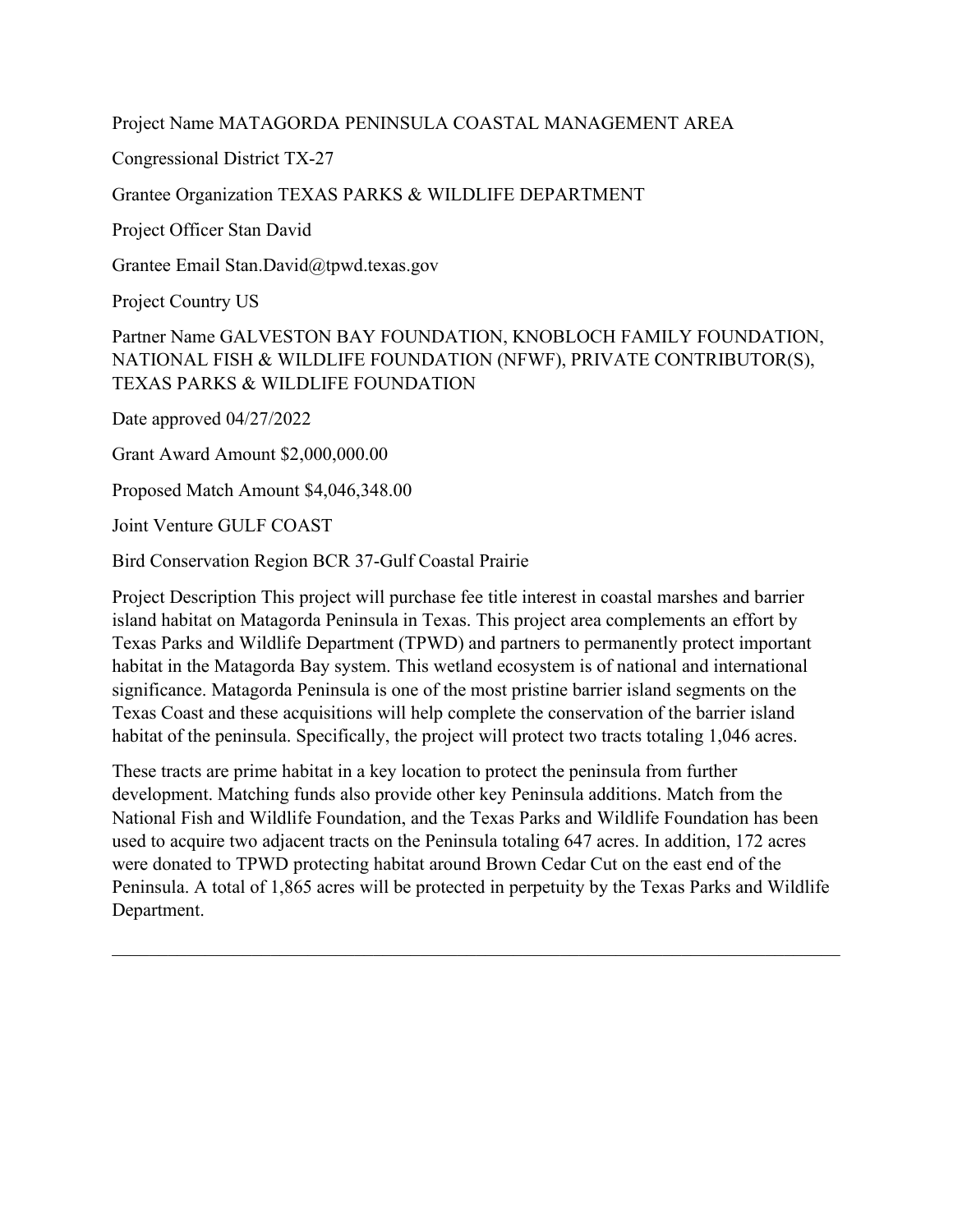Project Name MAINE"S WETLANDS - FROM THE HEADWATERS TO THE SEA

Congressional District ME-1, ME-2

Grantee Organization RANGELEY LAKES HERITAGE TRUST

Project Officer David Miller

Grantee Email dmiller@rlht.org

Project Country US

Partner Name -COASTAL RIVERS CONSERVATION TRUST, DOWNEAST SALMON FEDERATION, ELLIOTSVILLE FOUNDATION, INC, FIREBIRD FOUNDATION, GRANT'S KENNEBAGO CAMPS, STA-MAINE DEPARTMENT OF INLAND FISHERIES & WILDLIFE, PRI-PRIVATE CONTRIBUTOR(S), CON-RANGELEY LAKES HERITAGE TRUST, CON-SUMMERHILL FOUNDATION

Date approved 04/27/2022

Grant Award Amount \$2,000,000.00

Proposed Match Amount \$4,000,000.00

Joint Venture ATLANTIC COAST

Bird Conservation Region BCR 14-Atlantic Northern Forest

Project Description This project is the eleventh to be developed as part of the Maine Wetlands Conservation Initiative (MWCI), formed in 2017 and involving over 30 matching partners to date. Rangeley Lakes Heritage Trust (RLHT) will acquire a 1,240.2-acre tract in fee and easements on a 1,385.3-acre tract and a 1,885.8-acre tract. All three tracts are contiguous. Together these acquisitions will permanently protect 998 wetland acres, 9 miles of undeveloped lake and pond frontage and 15 miles of relatively intact, wooded riparian area on the Kennebago River and smaller tributary streams. The Maine Rivers Act recognized the Kennebago as one of the state's most significant resources for Eastern Brook Trout and landlocked salmon, and the river attracts thousands of anglers to fish its pristine waters. Together, these three tracts provide more than 2,100 acres of breeding habitat for American Black Duck. The Kennebago tracts border a 108,000-acre contiguous block of state and non-profit conservation holdings.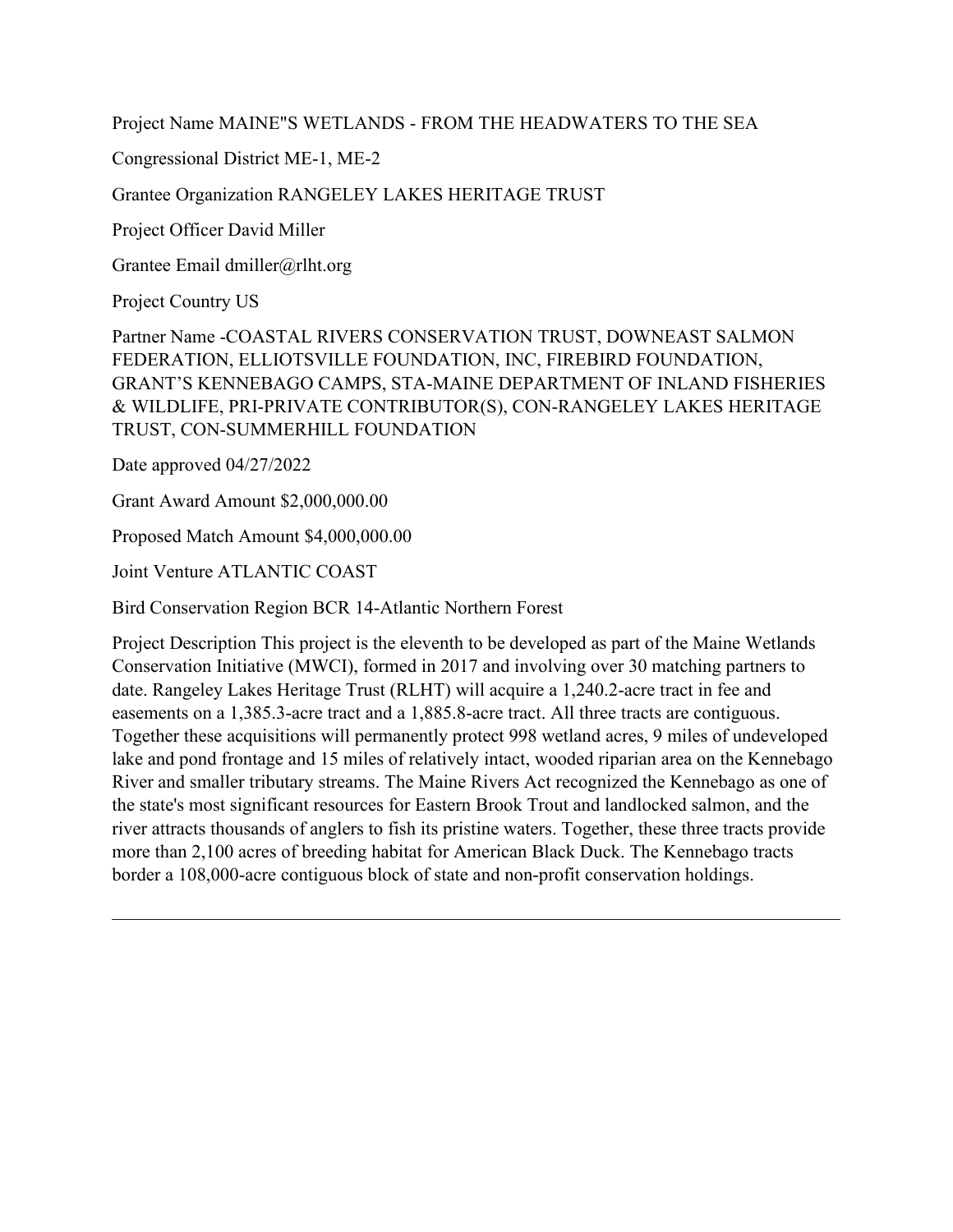Project Name LOWER BEAR RIVER - GREAT SALT LAKE

Congressional District UT-1

Grantee Organization DUCKS UNLIMITED

Project Officer Chris Bonsignore

Grantee Email cbonsignore@ducks.org

Project Country US

# Partner Name CON-DUCKS UNLIMITED, PRO-MARATHON PETROLEUM FOUNDATION, PRI-PRIVATE CONTRIBUTOR(S), STA-UTAH DIVISION OF FORESTRY, FIRE, & STATE LANDS

Date approved 04/27/2022

Grant Award Amount \$1,000,000.00

Proposed Match Amount \$2,004,253.00

Joint Venture INTERMOUNTAIN WEST

Bird Conservation Region BCR 9-Great Basin

Project Description Project work will center on improving two key areas of the Great Salt Lake (GSL) ecosystem: the Bear River Bay, and Ogden Bay, which lie within the historical deltas of the Bear River and Ogden/Weber Rivers, respectively. Together, these areas contain a significant portion of the freshwater wetlands in the GSL ecosystem. Grant and match funding will support enhancement of 4,835 acres of palustrine emergent and palustrine aquatic bottom wetlands in these areas. An additional 2,943 acres of uplands will be permanently protected through fee donation of Fremont Island, located on the western edge of Ogden Bay. Project work will involve five tracts, three owned by the State of Utah and two are private lands.

Project activities will benefit 25% of the continental Northern Pintail population, nearly 75% of the western Tundra Swan population, nearly 55% of the western Snowy Plover population, the world's largest breeding population of White-faced Ibis, one of the largest concentrations of breeding Redheads in North America, the most important Cinnamon Teal breeding area in North America, the largest Gadwall breeding ground in the western United States, the largest Ruddy Duck breeding area outside of the prairie pothole region, the world's largest breeding population of California Gulls, and the world's largest staging concentration of Wilson's Phalaropes. Enhancement of wetlands will improve breeding and migration habitat for millions of wetlanddependent migratory birds including species such as Mallard, Cinnamon Teal, American Avocet and White-faced Ibis. Many species that use wetland-associated uplands for nesting and foraging will also benefit. These include Northern Harrier, Short-eared Owl, and Western Meadowlark. This project will also benefit 12 special-status species including seven that are federal birds of conservation concern. These include Long-billed Curlew, Bald Eagle, and Eared Grebe.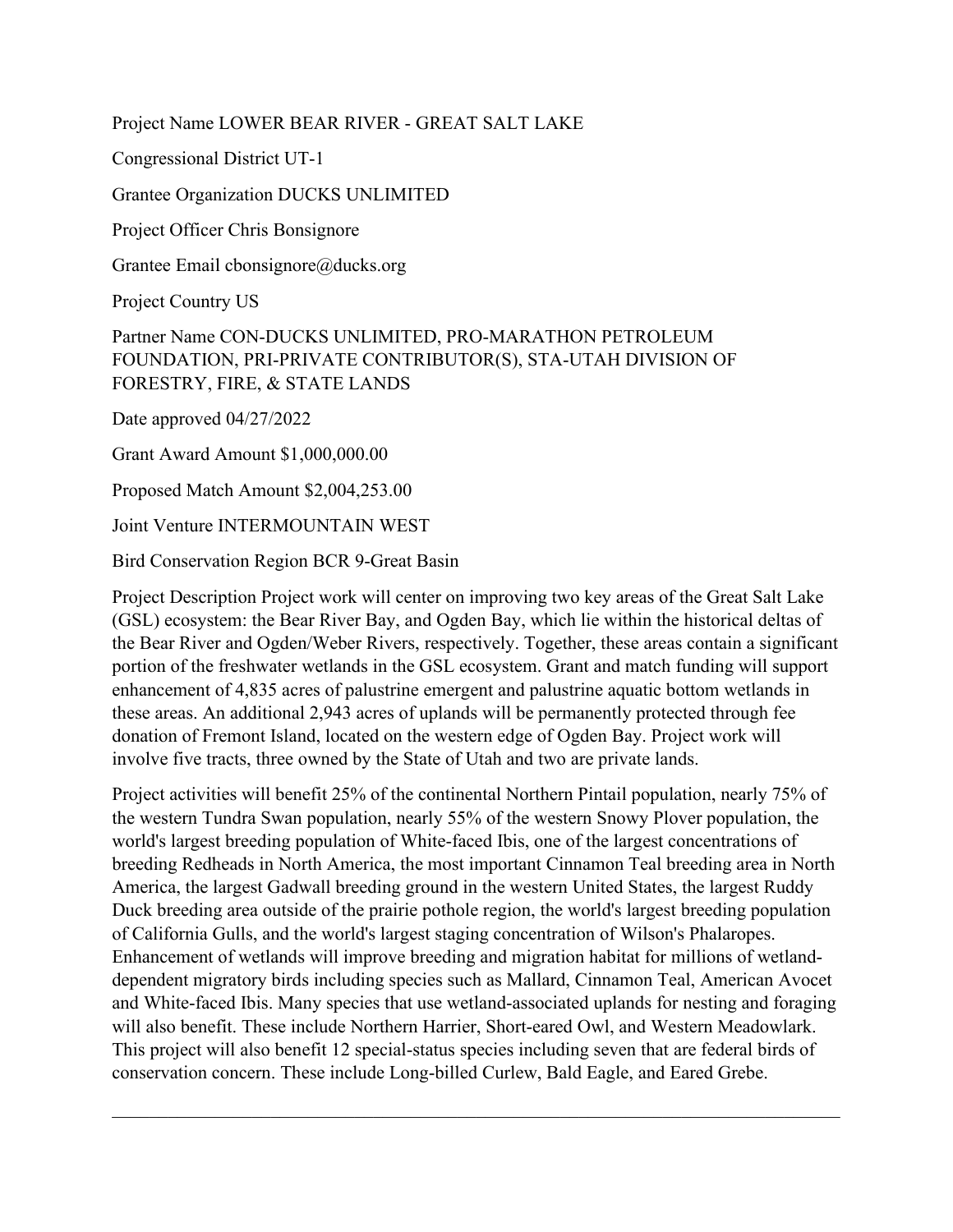Project Name KANSAS PRAIRIE WETLANDS IX

Congressional District KS-1,2,3,4

Grantee Organization DUCKS UNLIMITED

Project Officer Matthew Hough

Grantee Email mhough@ducks.org

Project Country US

Partner Name CON-DUCKS UNLIMITED, PRO-JUNIPER ENVIRONMENTAL, LLC, STA-KANSAS DEPARTMENT OF WILDLIFE, PARKS & TOURISM, PRI-PRIVATE CONTRIBUTOR(S)

Date approved 04/27/2022

Grant Award Amount \$2,000,000.00

Proposed Match Amount \$1,965,000.00

Joint Venture PLAYA LAKES, UPPER MISSISSIPPI RIVER-GREATLAKES

Bird Conservation Region BCR 18-Shortgrass Prairie, BCR 19-Central Mixed-grass Prairie, BCR 22-Eastern Tallgrass Prairie

Project Description This project includes eight tracts that will protect, restore, and enhance 5,413 acres of wetlands and associated grassland habitats, many of which will have perpetual benefits and some that will include public access. This continues an eight-year wetland conservation effort encompassing all of Kansas, working with over sixty partners, conserving thousands of acres and matching funds of over fourteen million dollars. This project will implement the following the following: 1) over 2,103 acres of wetlands will be acquired, protected, restored, and/or enhanced; 2) approximately 5,075 acres of conservation easements that will perpetually protect habitat on private lands in the Central Flyway; and 3) the engagement of fourteen partners that have pledged their support to preserve habitat and combat threats of habitat loss in Kansas.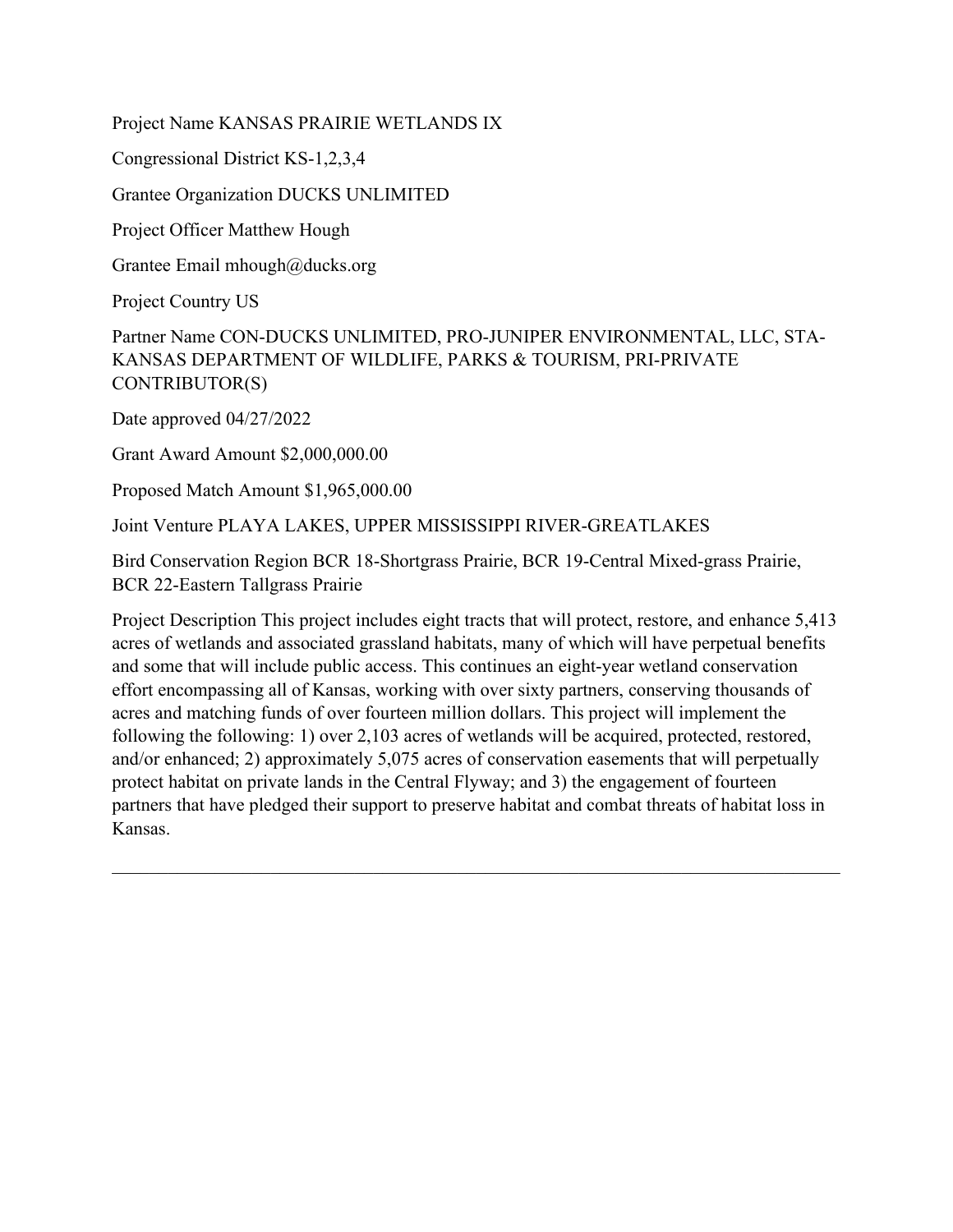#### Project Name HERRING RIVER RESTORATION & PROTECTION I

Congressional District MA-9

Grantee Organization DUCKS UNLIMITED

Project Officer Jim Feaga

Project Country US

Partner Name CON-DUCKS UNLIMITED, CON-FRIENDS OF CAPE COD NATIONAL SEASHORE, CON-FRIENDS OF HERRING RIVER, STA-MASSACHUSETTS DIVISION OF ECOLOGICAL RESTORATION, PRI-PRIVATE CONTRIBUTOR(S), LOC-TOWN OF WELLFLEET, MA, CON-WELLFLEET CONSERVATION TRUST

Date approved 04/27/2022

Grant Award Amount \$2,000,000.00

Proposed Match Amount \$4,054,820.00

Joint Venture ATLANTIC COAST

Bird Conservation Region BCR 30-New England/Mid-Atlantic Coast

Project Description The goal of the restoration project is to restore the biological function and integrity of the tidal marsh estuary. The restoration will result in significant improvements in water quality, wetlands habitat, rare species habitat, fisheries, and recreational opportunities throughout the Herring River floodplain while improving its resiliency and ability to adapt to the effects of climate change. The Herring River Protection and Restoration Project is located in Bird Conservation Region (BCR) 30 of the Atlantic Coast Joint Venture (ACJV) and includes the ACJV Inner Cape Cod Waterfowl and the ACJV Cape Cod - Outer Shorebird Focus AreasThis project will restore 1,723.4 acres and permanently protect 18.1 acres, with greater than 40% (508-acres) of wetland acres that are in decline including high marsh habitat and estuarine wetlands.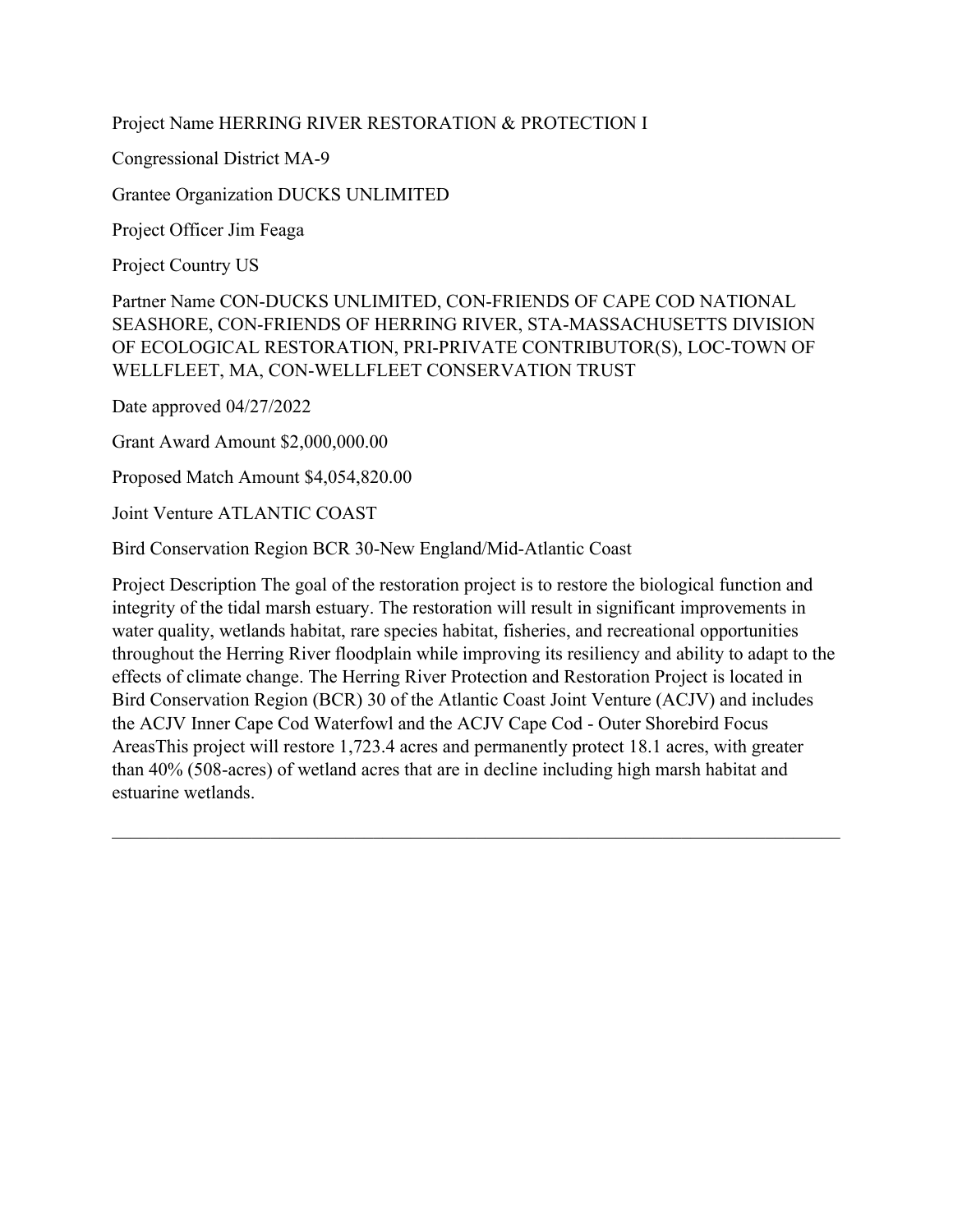Project Name DELMARVA OASIS I

Congressional District DE-AT LARGE, MD-1, VA-2

Grantee Organization DUCKS UNLIMITED

Project Officer Jacob McPherson

Grantee Email jmcpherson@ducks.org

Project Country US

Partner Name CON-DELAWARE WILD LANDS INC., CON-DUCKS UNLIMITED, CON-EASTERN SHORE LAND CONSERVANCY, CON-LOWER SHORE LAND TRUST, LOC-NEW CASTLE COUNTY, PRI-PRIVATE CONTRIBUTOR(S)

Date approved 04/27/2022

Grant Award Amount \$1,000,000.00

Proposed Match Amount \$2,000,000.00

Joint Venture ATLANTIC COAST

Bird Conservation Region BCR 30-New England/Mid-Atlantic Coast

Project Description This project preserves or restores 459 acres of varying wetland habitats including over 400 acres of declining wetland types such as palustrine emergent, estuarine emergent and forested freshwater wetlands. In addition, this project protects 240 acres of mixed upland forest and 371 acres of other uplands. The project area is an important part of a major migration corridor in the Atlantic Flyway, which supports priority waterfowl species, neotropical migrants and other land birds, shorebirds, and wading birds. Examples of some priority bird species that will, or are likely to, benefit directly from the conservation actions described in this project include: Mallard, Northern Pintail, Lesser Scaup, American Bittern, American Oystercatcher, American Woodcock, Seaside Sparrow, King Rail, Short-eared Owl, Red-headed Woodpecker, and Worm-eating Warbler.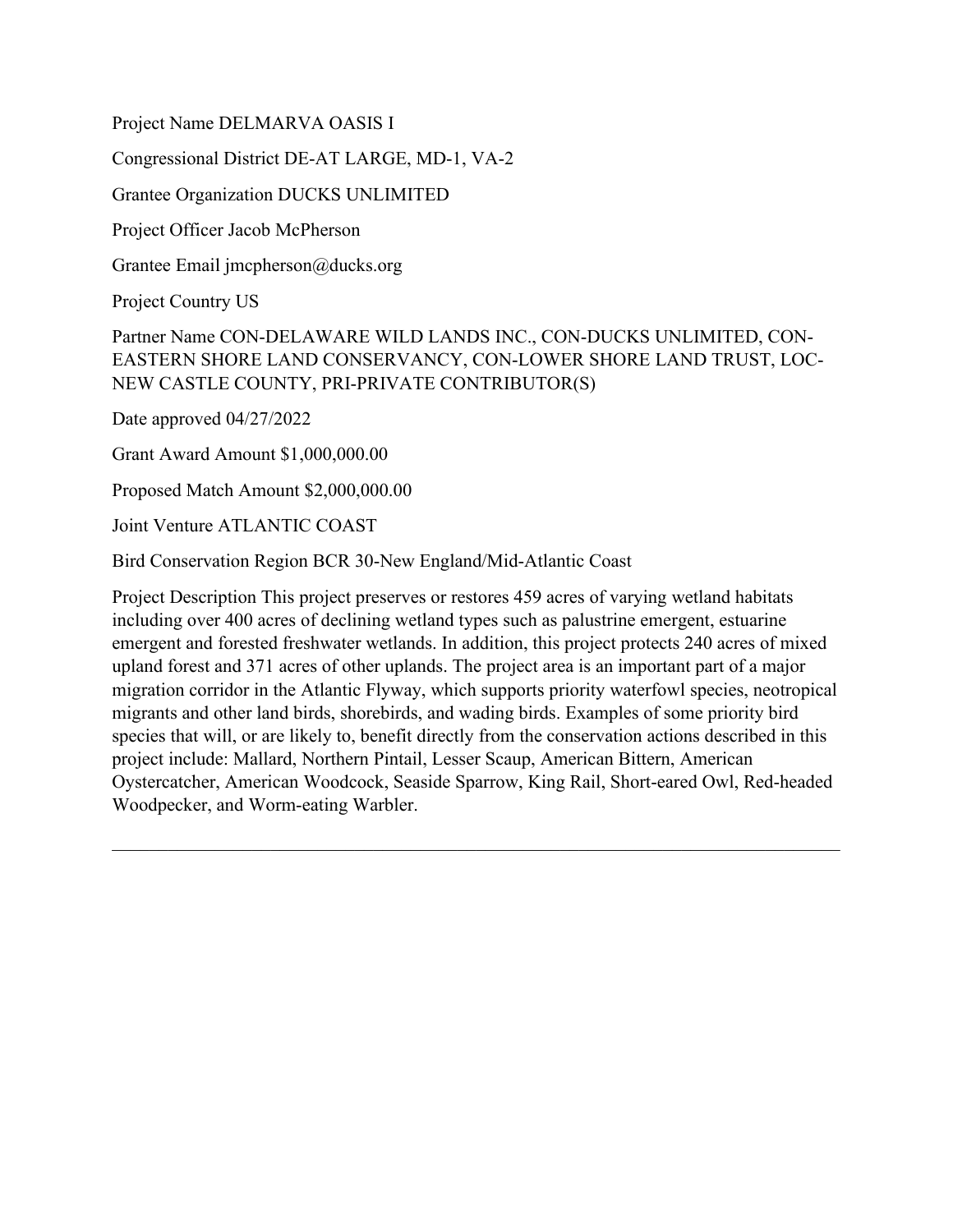Project Name CONNECTING CONSERVATION CORRIDORS IV

Congressional District SC-7

Grantee Organization DUCKS UNLIMITED

Project Officer Emily Purcell

Grantee Email epurcell@ducks.org

Project Country US

Partner Name STA-SOUTH CAROLINA CONSERVATION BANK, STA-SOUTH CAROLINA DEPARTMENT OF NATURAL RESOURCES, CON-WETLANDS AMERICA TRUST

Date approved 04/27/2022

Grant Award Amount \$1,000,000.00

Proposed Match Amount \$2,350,000.00

Joint Venture ATLANTIC COAST

Bird Conservation Region BCR 27-Southeastern Coastal Plain

Project Description This project will focus on connecting conserved lands along the Waccamaw River Basin in the northern extent of the project area in Horry County, SC. Land protection along the Waccamaw River Basin has seen extensive conservation investment by the South Carolina Department of Natural Resources (SCDNR), the U.S. Fish and Wildlife Service, the South Carolina Conservation Bank, and non-profit partners like Ducks Unlimited and Wetlands America Trust to acquire public lands for incorporation into state Heritage Preserves (HP), state Wildlife Management Areas (WMA), and National Wildlife Refuges (NWR). This partnership has strategically come together once again to focus their efforts on protecting a key linkage in a chain of connective lands comprising the Waccamaw River Heritage Preserve/Wildlife Management Area (HP/WMA).

The 1,650-acre fee-title acquisition tract is located within the Atlantic Coast Joint Venture's Upper Waccamaw Focus Area, and upon acquisition by SCDNR, will expand the availability of publicly accessible wetland and upland habitat that supports wildlife, water quality, resiliency, and people within a portion of coastal South Carolina that is undergoing rapid urbanization and development. Acquisition of this 1,650-acre tract that includes 745 acres of priority wetlands secures an outparcel in the Waccamaw River HP/WMA and continues previous investments in linking this HP/WMA with Waccamaw River NWR, Lewis Ocean Bay HP, and other protected lands. Conserving unique tracts such as one included in this project is critical for providing habitats and connections for birds and other wildlife, and is critical for meeting the needs of species for movement within the southeastern landscape and mitigating for human-induced stressors influencing bird populations.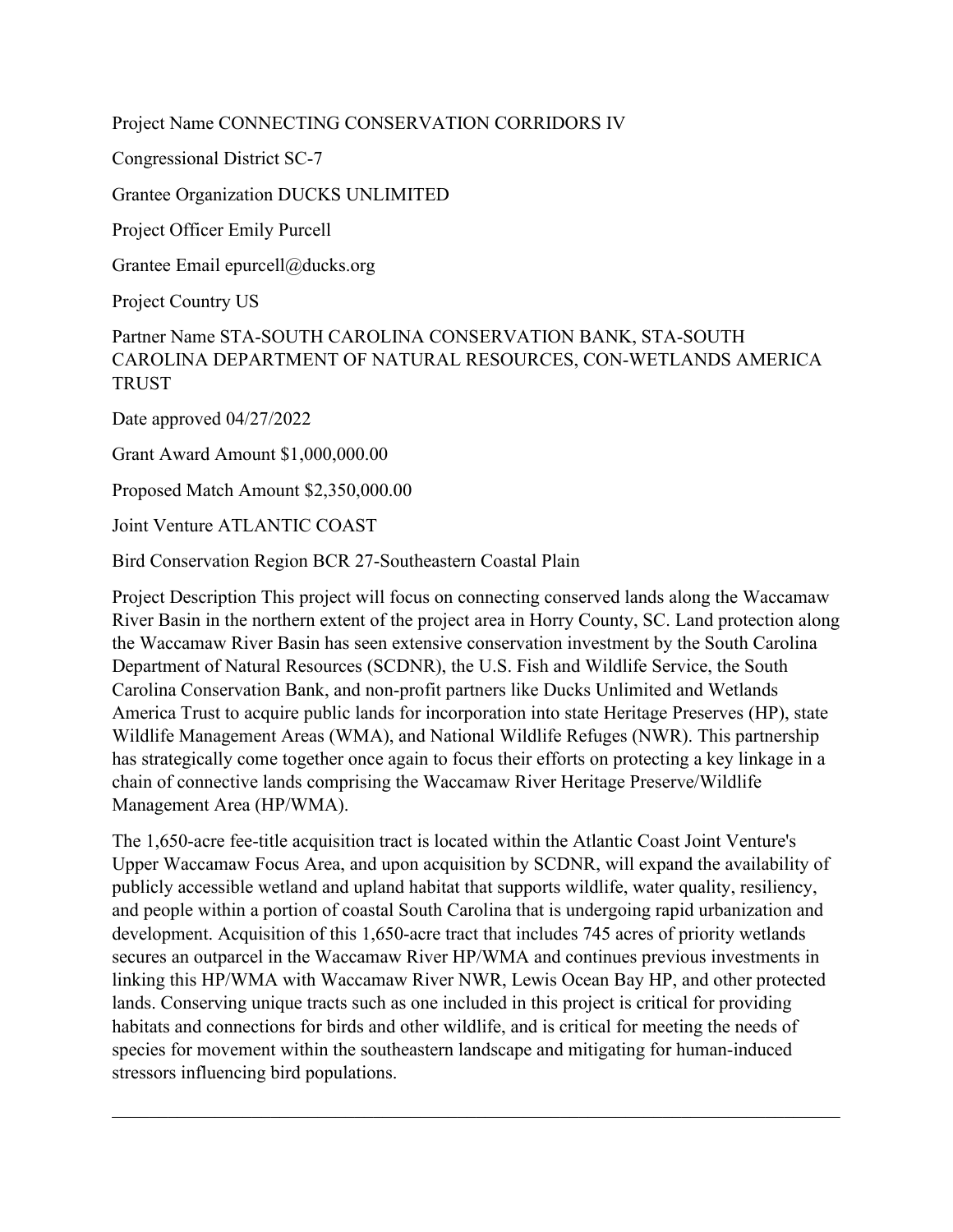Project Name COASTAL MARSH & HYDROLOGIC ENHANCEMENT

Congressional District LA-1, LA-3

Grantee Organization DUCKS UNLIMITED

Project Officer Cassidy Lejeune

Grantee Email clejeune@ducks.org

Project Country US

Partner Name STA-COASTAL PROTECTION & RESTORATION AUTHORITY OF LOUISIANA, CON-DUCKS UNLIMITED, PRO-ENERGY TRANSFER, PRI-PRIVATE CONTRIBUTOR(S)

Date approved 04/27/2022

Grant Award Amount \$1,000,000.00

Proposed Match Amount \$2,274,264.00

Joint Venture GULF COAST

Bird Conservation Region BCR 37-Gulf Coastal Prairie

Project Description This project will enhance and restore 2,290 acres of coastal wetlands in the Terrebonne Basin and enhance river flows and sediment delivery in the Atchafalaya Basin to nourish 150 acres of freshwater delta marsh. Terraces will enhance 780 acres of brackish marsh in Terrebonne Parish, Louisiana. The project area was once healthy marsh but has deteriorated to mostly open water because of subsidence, saltwater intrusion, sea-level rise, erosion, and altered hydrology. Grant and matching funds will be used for construction and planting of approximately 27,000 linear feet of earthen terraces. Terraces created via this project will help improved water quality, trap sediment, promote the growth of submerged aquatic vegetation (SAV), protect surrounding marshes, lessen erosion, counteract impacts of relative sea level rise, serve as storm surge buffers, and provide habitat for fish and wildlife. Enhancement will be completed on 150 acres of freshwater delta marsh at the Atchafalaya Delta Wildlife Management Area (WMA) in St. Mary Parish, Louisiana.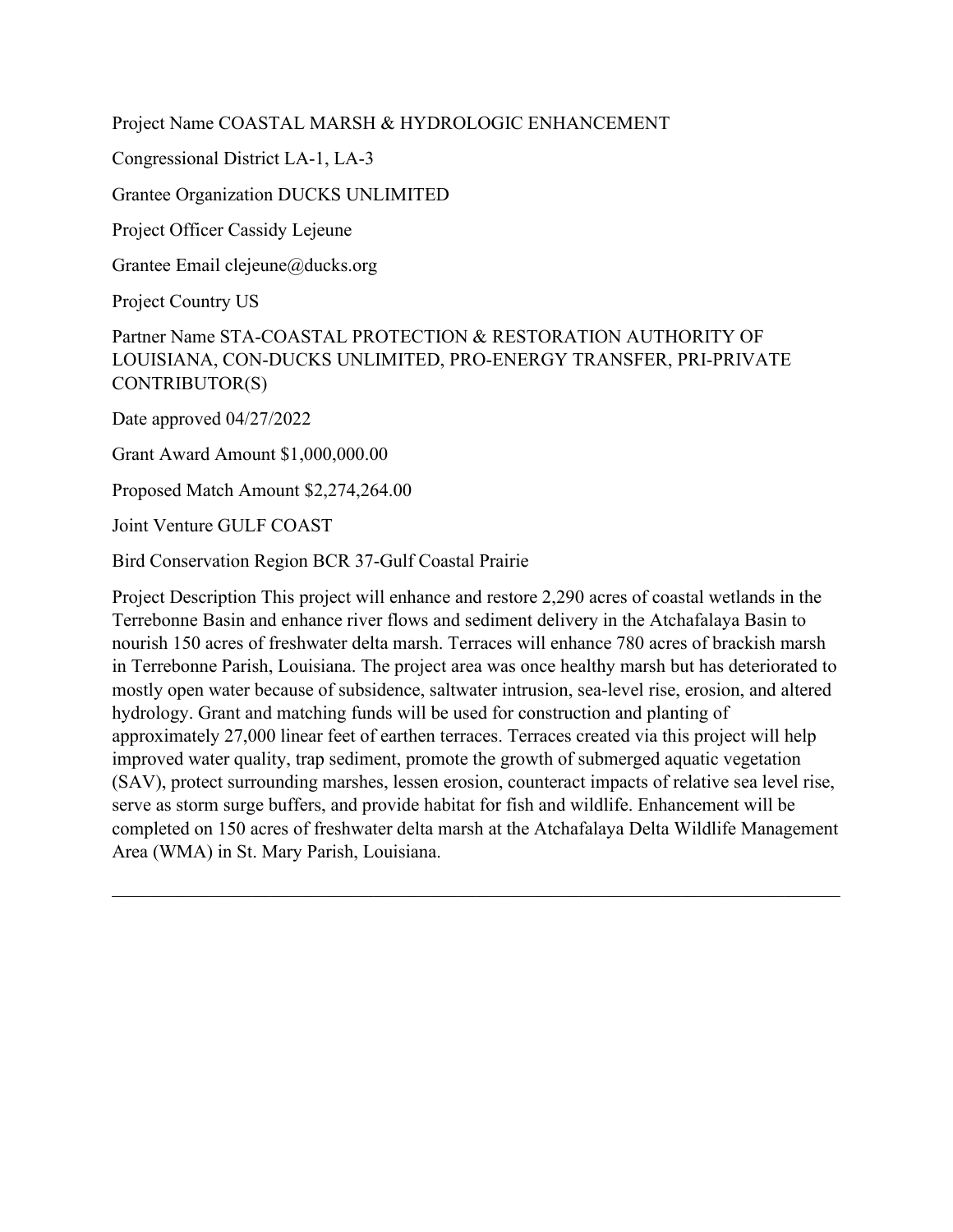Project Name CHASE LAKE AREA WETLAND XV Congressional District ND-AT LARGE Grantee Organization U.S. FISH & WILDLIFE SERVICE Project Officer Scott McLeod Grantee Email Scott\_McLeod@fws.gov Project Country US Partner Name CON-AMERICAN FOUNDATION FOR WILDLIFE, CON-AUDUBON DAKOTA, CON-DUCKS UNLIMITED, STA-NORTH DAKOTA GAME & FISH DEPARTMENT, CON-NORTH DAKOTA NATURAL RESOURCES TRUST, PRI-PRIVATE CONTRIBUTOR(S) Date approved 04/27/2022 Grant Award Amount \$2,000,000.00 Proposed Match Amount \$3,004,717.00 Joint Venture PRAIRIE POTHOLE

Bird Conservation Region BCR 11-Prairie Potholes, BCR 17-Badlands and Prairies

Project Description The Chase Lake Area Wetland Project (CLP) encompasses more than 6.5 million acres in the Missouri Coteau physiographic sub-region in central North Dakota. It also lies in the heart of the Prairie Pothole Region and Prairie Pothole Joint Venture area. This landscape contains some of the most numerous, productive and diverse wetland communities in the world with wetland densities often exceeding 100 basins per square mile. These diverse and complex wetland habitats are linked together and provide nesting, brood rearing, loafing and foraging habitats for wetland dependent waterfowl, shorebirds, water birds, and passerines, as well as many mammals, amphibians and aquatic insects. The surrounding uplands contain some of the highest quality remaining grasslands in the Prairie Pothole Region which provide important nesting, brood-rearing and foraging habitats for a wide array of waterfowl, shorebirds, raptors and grassland associated passerines.

 $\_$  , and the set of the set of the set of the set of the set of the set of the set of the set of the set of the set of the set of the set of the set of the set of the set of the set of the set of the set of the set of th